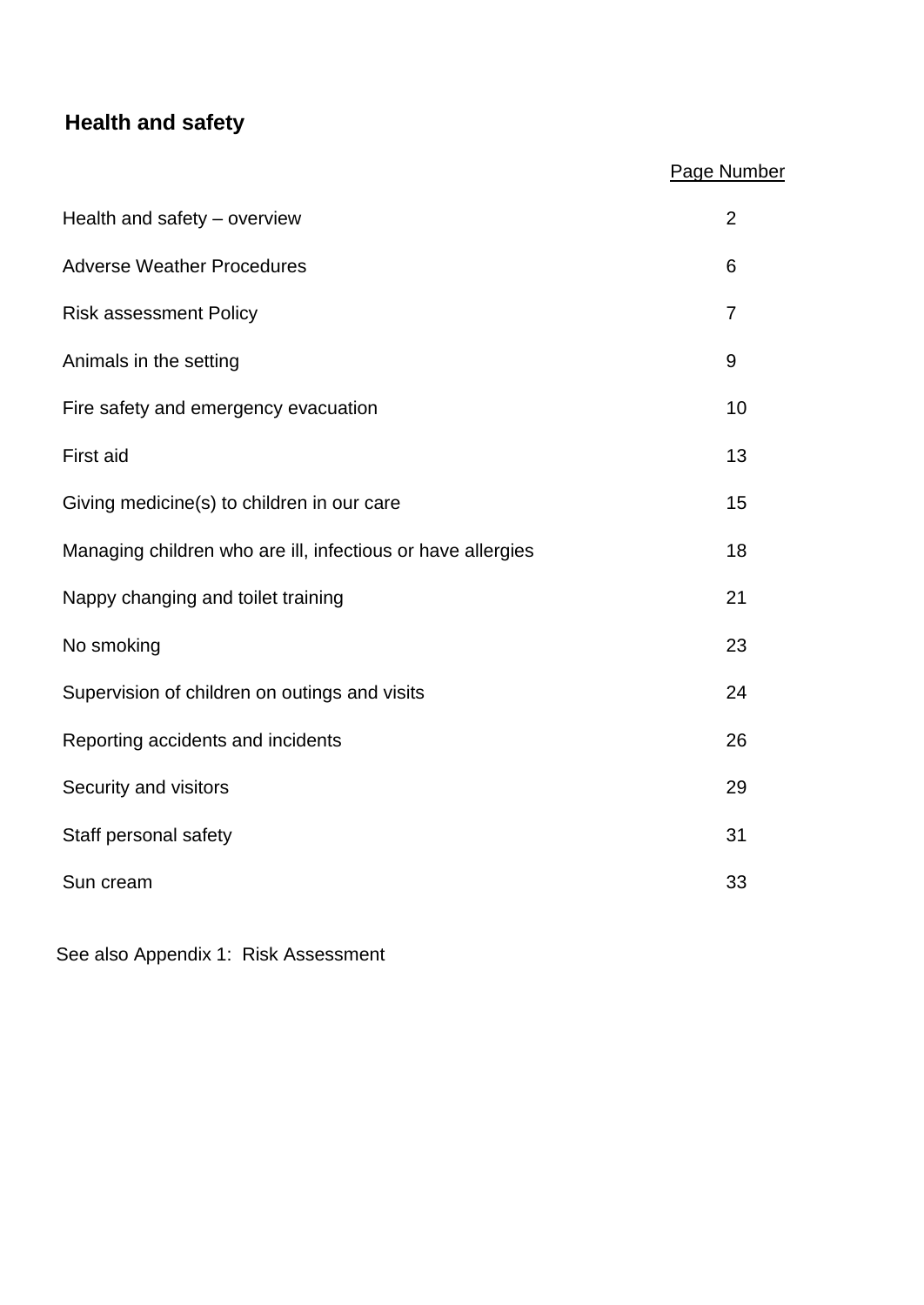# **Health and safety policy**

We believe that the health and safety of children is of paramount importance. We make our setting a safe and healthy place for children, parents, staff and volunteers. We request that staff, visitors, parents/carers and children wear appropriate and suitable clothing and footwear, both indoors and out, whilst on the premises.

- We aim to make children, parents, staff and volunteers aware of health and safety issues and to minimise the hazards and risks to enable the children to thrive in a healthy and safe environment.
- Our member of staff responsible for health and safety is Tracey Jacobs.
- She is competent to carry out these responsibilities.
- She has undertaken health and safety training and regularly updates her knowledge and understanding.
- We display the necessary health and safety poster in Glenton building office.

#### **Insurance cover**

We have public liability insurance and employers' liability insurance. The certificate for public liability insurance is displayed in each building.

## **Awareness raising**

- Our induction training for staff and volunteers includes a clear explanation of health and safety issues, so that all adults are able to adhere to our policy and procedures as they understand their shared responsibility for health and safety. The induction training covers matters of employee well-being, including safe lifting and the storage of potentially dangerous substances.
- We keep records of these induction training sessions and new staff and volunteers are asked to sign the records to confirm that they have taken part.
- We explain health and safety issues to the parents of new children, so that they understand the part played by these issues in the daily life of the setting.
- As necessary, health and safety training is included in the annual training plans of staff, and health and safety is discussed regularly at our staff meetings.
- We operate a no-smoking policy.
- We make children aware of health and safety issues through discussions, planned activities and routines.

# **Windows**

- Low level windows are made from materials that prevent accidental breakage or we ensure that they are made safe.
- We ensure that any blind cords are secured safely and do not pose a strangulation risk for young children.

# **Doors**

• We take precautions to prevent children's fingers from being trapped in doors.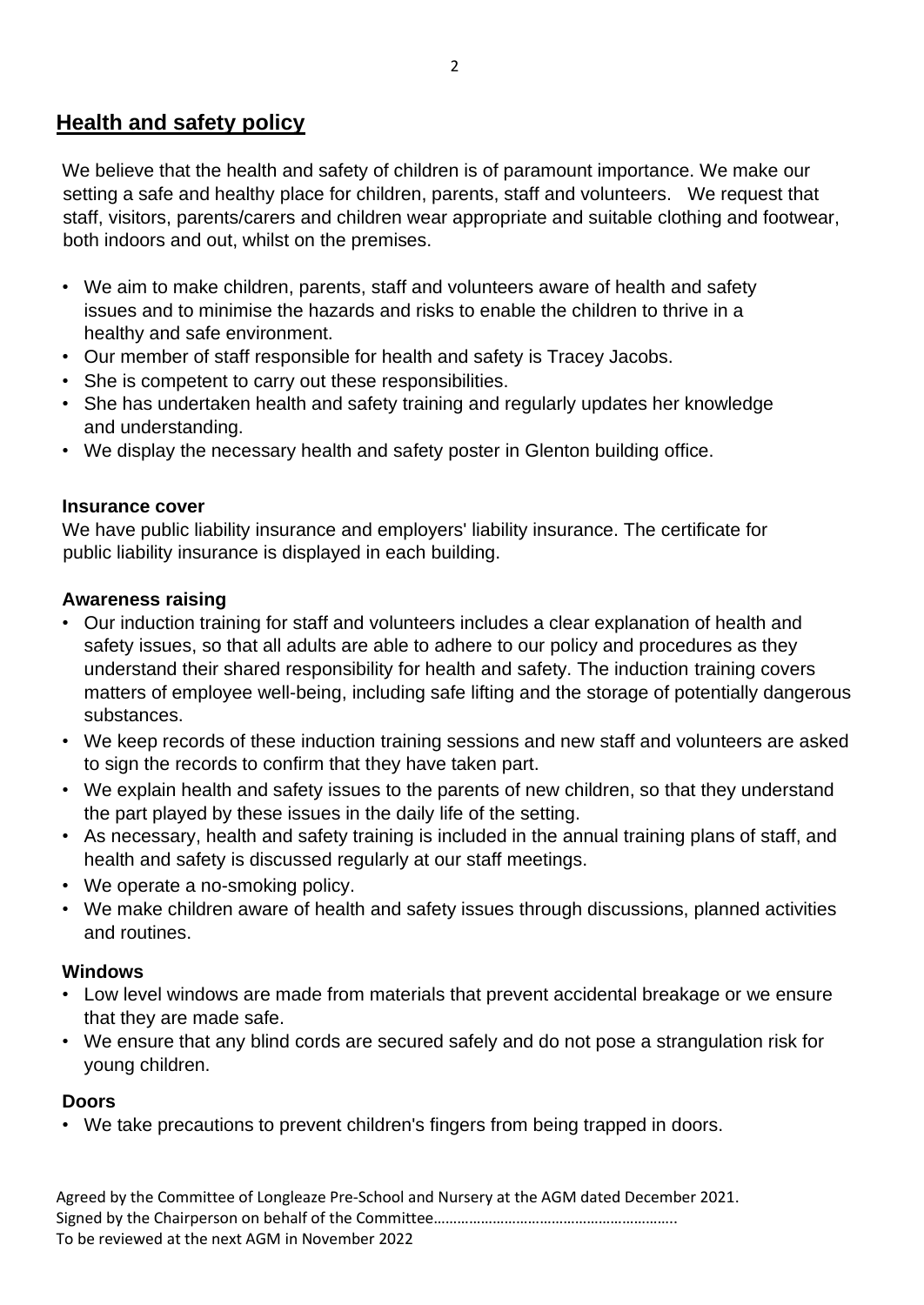### **Floors and walkways inside and out**

• All our floor surfaces are checked daily to ensure they are clean and not uneven, wet or damaged. Any wet spills are mopped up immediately. Walkways and slopes are left clear and uncluttered.

# **Electrical equipment**

- We ensure that all electrical equipment conforms to safety requirements and is checked regularly.
- Our electrical meter cupboard is not accessible to the children.
- Heaters, electric sockets, wires and leads are properly guarded and we teach the children not to touch them.
- We check heaters daily to make sure they are not covered.
- There are sufficient sockets in our setting to prevent overloading.
- We switch electrical devices off from the plug after use.
- We ensure that the temperature of hot water is controlled to prevent scalds.
- Lighting and ventilation is adequate in all areas of our setting, including storage areas.
- CO2 detectors are used to monitor ventilation.

# **Storage**

- All our resources and materials, which are used by the children, are stored safely.
- All our equipment and resources are stored or stacked safely to prevent them accidentally falling or collapsing.

## **Outdoor areas**

- Our outdoor areas are securely fenced. All gates and fences are childproof and safe.
- Our outdoor areas are checked for safety and cleared of rubbish, animal droppings and any other unsafe items before it is used.
- Adults and children are alerted to the dangers of poisonous plants, herbicides and pesticides.
- We leave receptacles upturned to prevent collection of rainwater. Where water can form a pool on equipment, it is emptied and cleaned before children start playing outside.
- Our outdoor sand pit is covered when not in use and is cleaned regularly.
- We check that children are suitably attired for the weather conditions and type of outdoor activities; ensuring that sun cream is applied and hats are worn during the summer months.
- We supervise outdoor activities at all times; and particularly children on climbing equipment.

# **Hygiene**

- We seek information from the Public Health England to ensure that we keep up-todate with the latest recommendations.
- Our daily routines encourage the children to learn about personal hygiene.
- We have a daily cleaning routine for the setting, which includes the play room(s), kitchen, rest area, toilets and nappy changing areas. Children do not have unsupervised access to the kitchens.
- We have a schedule for cleaning resources and equipment, dressing-up clothes and furnishings.
- The toilet area has a high standard of hygiene, including hand washing and drying facilities.
- We implement good hygiene practices by: Leaning tables between activities;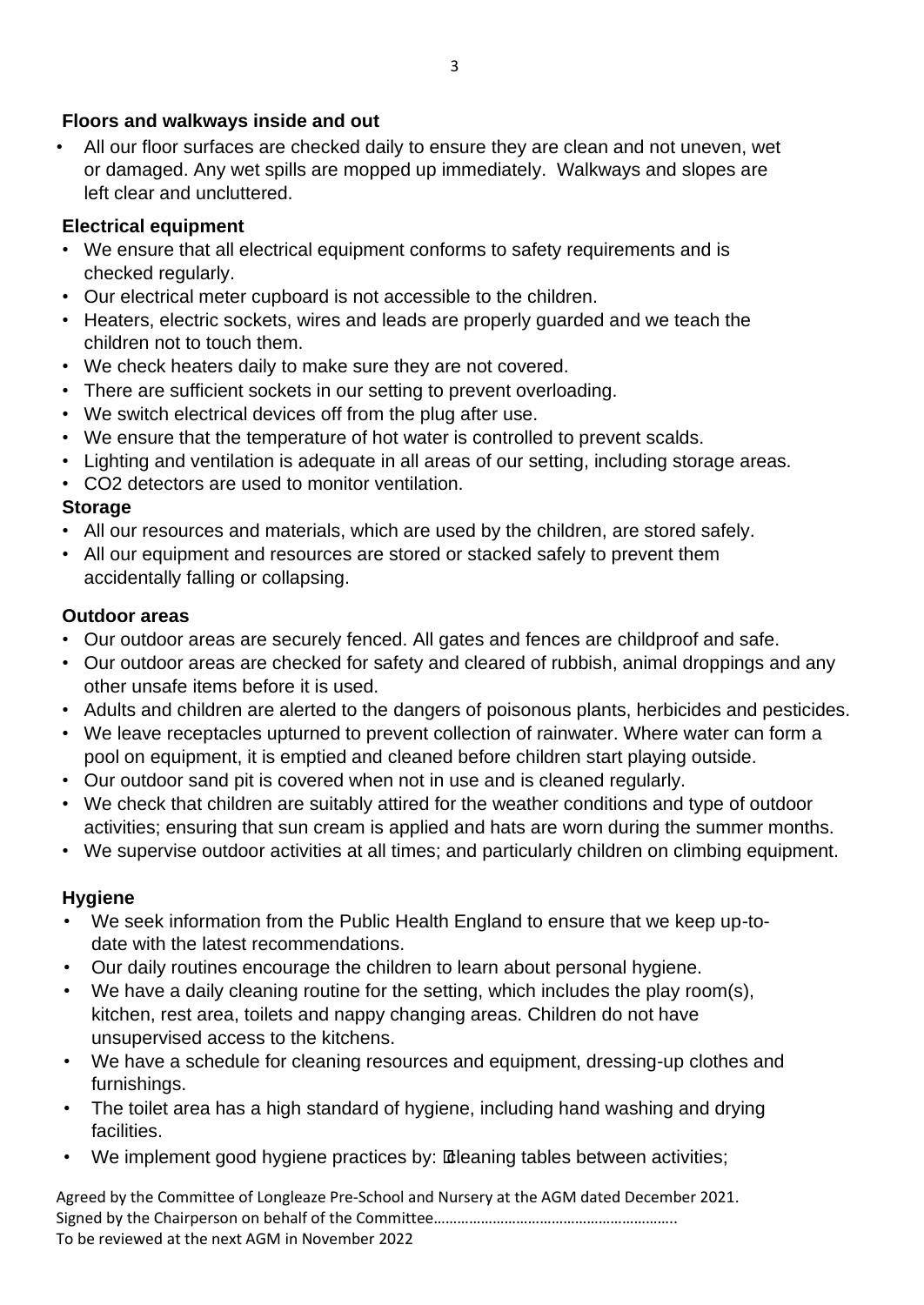- cleaning and checking toilets regularly;
- wearing protective clothing such as aprons and disposable gloves as appropriate;
- providing sets of clean clothes;
- providing tissues, wipes and paper hand towels.

## **Activities, resources and repairs**

- Before purchase or loan, we check equipment and resources to ensure that they are safe for the ages and stages of the children currently attending the setting.
- The layout of our play equipment allows adults and children to move safely and freely between activities.
- All our equipment is regularly checked for cleanliness and safety, and any dangerous items are repaired or discarded.
- We make safe and separate from general use any areas that are unsafe because a repair is needed.
- All our materials, including paint and glue, are non-toxic.
- We ensure that sand is clean and suitable for children's play.
- Physical play is constantly supervised.
- We teach children to handle and store tools safely.
- We check children who are sleeping at regular intervals of at least every ten minutes. This is recorded with the times checked and the initials of the person undertaking the check.
- If children fall asleep in-situ, it may be necessary to move or wake them to make sure they are comfortable.
- Children learn about health, safety and personal hygiene through the activities we provide and the routines we follow.
- Any faulty equipment is removed from use and is repaired. If it cannot be repaired it is discarded. Large pieces of equipment are discarded only with the consent of the manager and the management team.

# **Jewellery and accessories**

- Our staff do not wear jewellery or fashion accessories, such as belts or high heels, that may pose a danger to themselves or children.
- Parents must ensure that any jewellery worn by children poses no danger; particularly earrings which may get pulled, bracelets which can get caught when climbing or necklaces that may pose a risk of strangulation.
- We ensure that hair accessories are removed before children sleep or rest.

# **Safety of adults**

- We ensure that adults are provided with guidance about the safe storage, movement, lifting and erection of large pieces of equipment.
- We provide safe equipment for adults to use when they need to reach up to store equipment or to change light bulbs.
- We ensure that all warning signs are clear and in appropriate languages.
- We record the sickness of staff and their involvement in accidents. The records are reviewed termly to identify any issues that need to be addressed.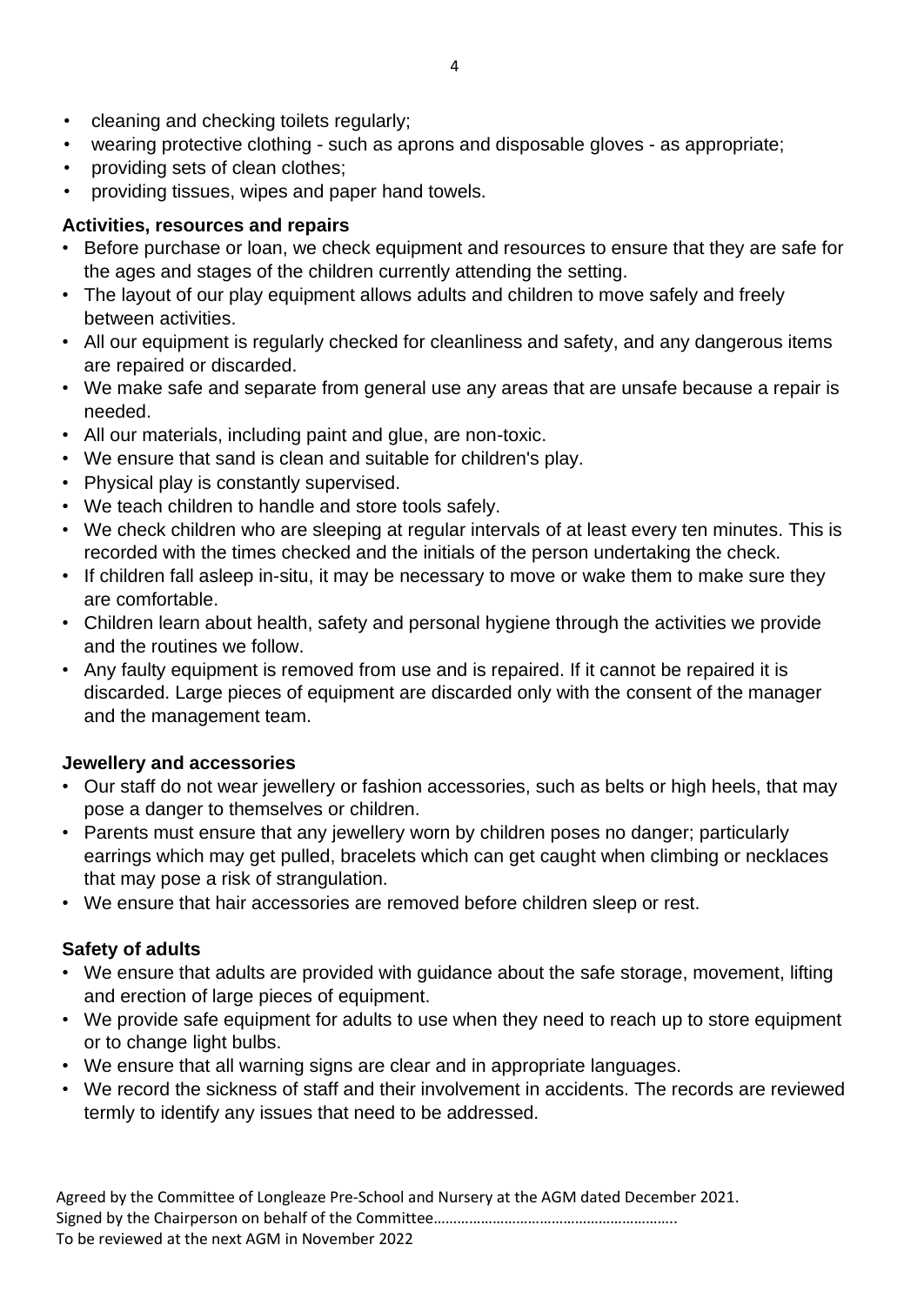### **Control of substances hazardous to health**

- Our staff implement the current guidelines of the Control of Substances Hazardous to Health Regulations (COSHH).
- We keep a record of all substances that may be hazardous to health such as cleaning chemicals, or gardening chemicals if used and where they are stored.
- Hazardous substances are stored safely away from the children.
- We carry out a risk assessment for all chemicals used in the setting. This states what the risks are and what to do if they have contact with eyes or skin or are ingested.
- We keep all cleaning chemicals in their original containers.
- We keep the chemicals used in the setting to the minimum in order to ensure health and hygiene is maintained.
- Environmental factors are taken into account when purchasing, using and disposing of chemicals.
- All members of staff are vigilant and use chemicals safely.
- Members of staff wear protective gloves when using cleaning chemicals.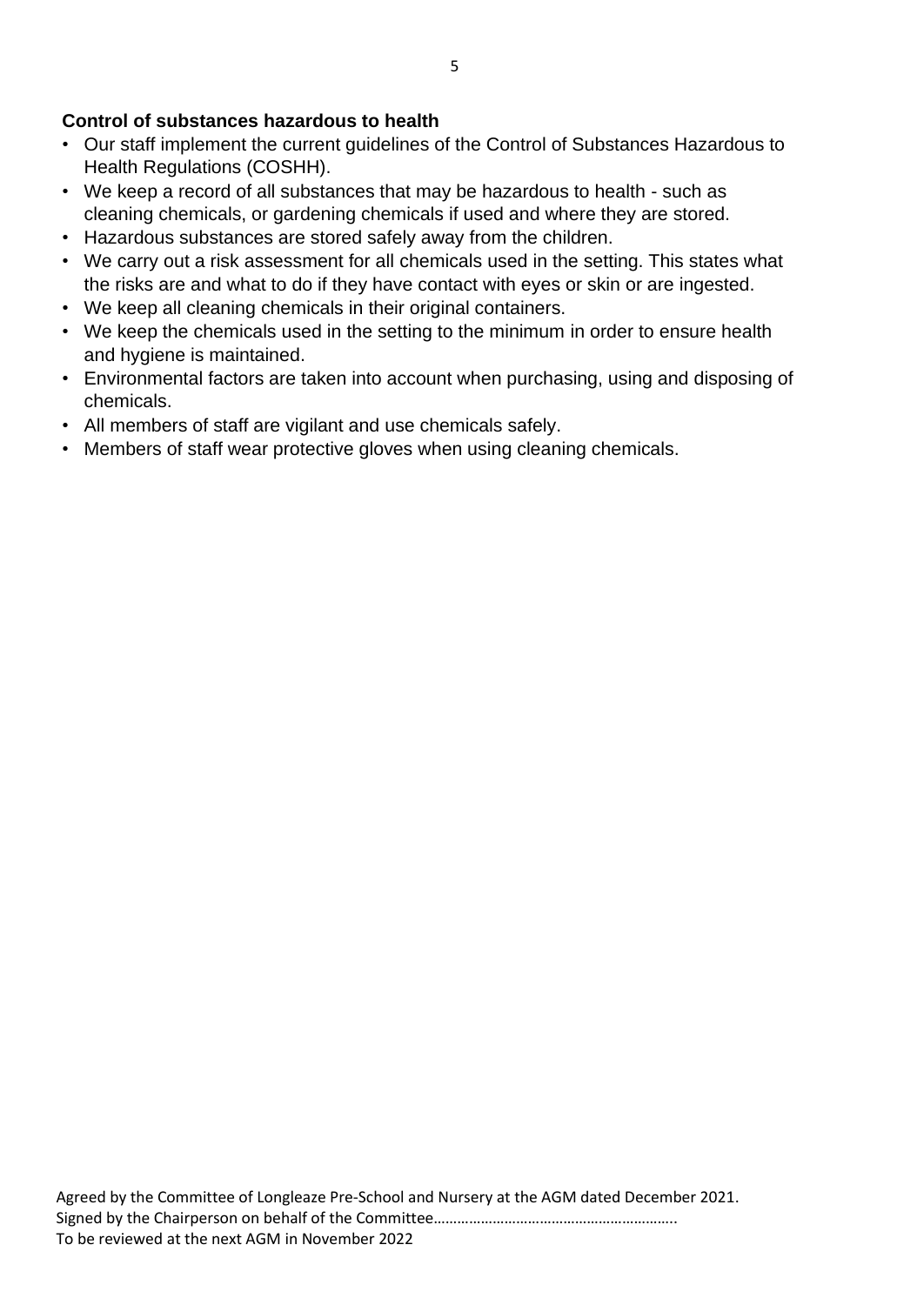#### **Adverse Weather Procedures**

#### **Walkways and Ramps**

Daily the Manager and Deputy - Identify the outdoor areas used by pedestrians most likely to be affected by ice, for example: - building entrances, pedestrian walkways, shortcuts, sloped areas and areas constantly in the shade or wet.

The Manager and Deputy will - Monitor the temperature, and take necessary steps to assess if the provision will be open due to adverse weather conditions using advice from local and national weather forecasts.

A procedure is in place daily in adverse weather conditions to prevent an icy surface forming and/or keep pedestrians off the slippery surface.

We use grit in the morning on areas deemed needing this treatment (grit sourced for this purpose). It is used on areas prone to be slippery in frosty, icy conditions; walkways and our ramps into the mobile classrooms. Parents will be, if deemed necessary, diverted to use safer entrances into the site and mobile classrooms. Staff will direct in these situations or notices will be put up to direct.

#### **Lighting**

There is enough lighting from the mobile classrooms and outside to ensure parents are able to avoid hazards that might be on the ground.

#### **Wet and decaying leaves**

Daily the manager and deputy check for fallen leaves that become wet or have started to decay which can and may create slip risks.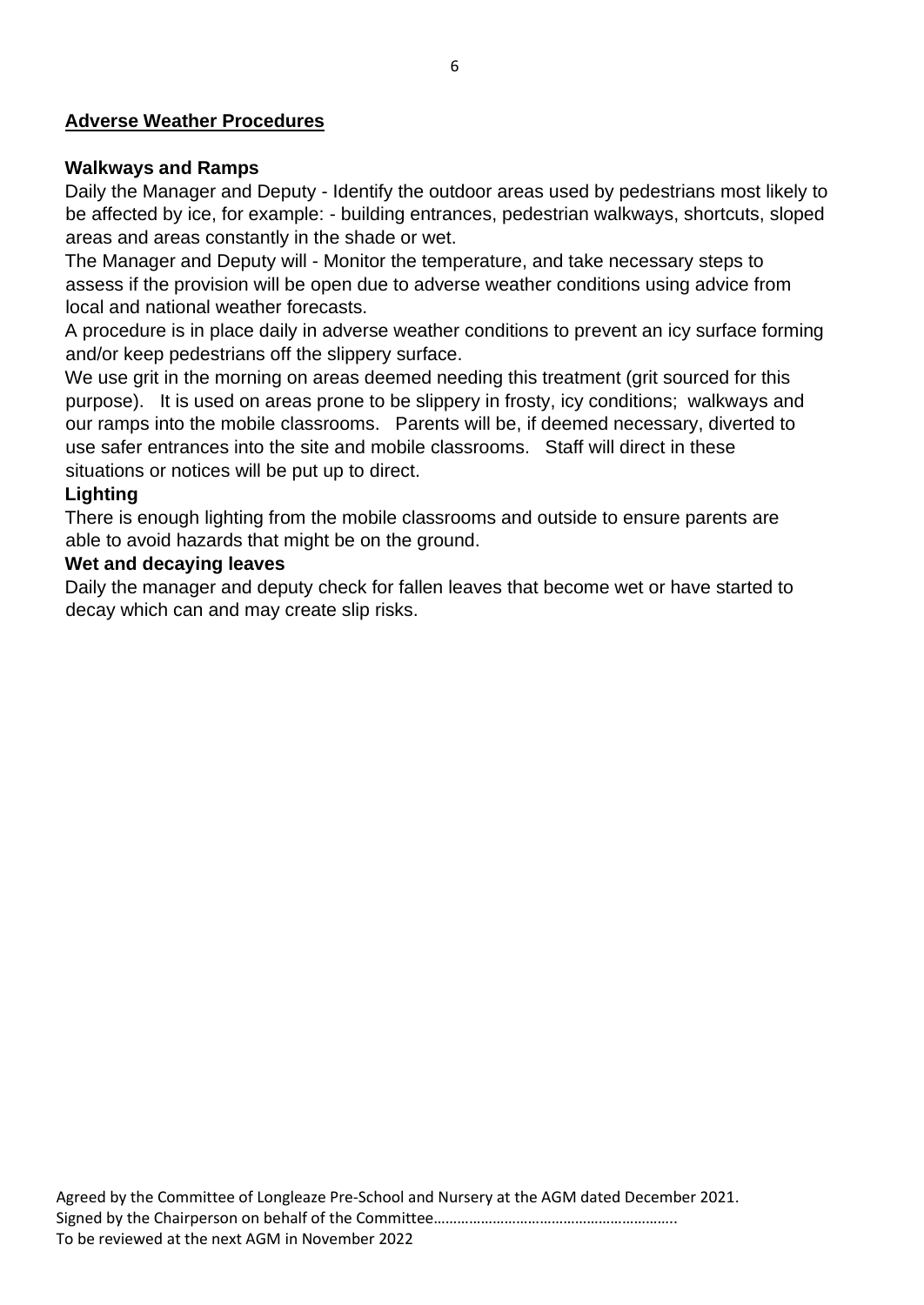# **Risk assessment policy**

We believe that the health and safety of children is of paramount importance. We make our setting a safe and healthy place for children, parents, staff and volunteers by assessing and minimising the hazards and risks to enable the children to thrive in a healthy and safe environment.

## Risk assessment means:

*Taking note of aspects of your workplace and activities that could cause harm, either to yourself or to others, and deciding what needs to be done to prevent that harm, making sure this is adhered to.* 

The law does not require that all risk is eliminated, but that 'reasonable precaution' is taken. This is particularly important when balancing the need for children to be able to take appropriate risks through physically challenging play. Children need the opportunity to work out what is not safe and what they should do when faced with a risk.

Health and safety risk assessments inform procedures. Staff and parents should be involved in reviewing risk assessments and procedures – they are the ones with first-hand knowledge as to whether the control measures are effective – and they can give an informed view to help update procedures accordingly.

This policy is based on the five steps below:

- 1. Identification of a risk: Where is it and what is it?
- 2. Who is at risk: Childcare staff, children, parents, cooks, cleaners etc?
- 3. Assessment as to whether the level of a risk is high, medium, low. This takes into account both the likelihood of it happening, as well as the possible impact if it did.
- 4. Control measures to reduce/eliminate risk: What will you need to do, or ensure others will do, in order to reduce that risk?
- 5. Monitoring and review: How do you know if what you have said is working, or is thorough enough? If it is not working, it will need to be amended, or maybe there is a better solution.
- Our Manager and/or Deputy Manager undertake training and ensure staff and volunteers have adequate training in health and safety matters.
- Our risk assessment process covers adults and children and includes:
	- o determining where it is helpful to make some written risk assessments in relation to specific issues, to inform staff practice, and to demonstrate how we are managing risks if asked by parents and/or carers and inspectors;
	- o checking for and noting hazards and risks indoors and outside, in relation to our premises and activities;
	- $\circ$  assessing the level of risk and who might be affected;  $\circ$  deciding which areas need attention; and
	- o developing an action plan that specifies the action required, the time-scales for action, the person responsible for the action and any funding required.
- Our risk assessment is written and is reviewed regularly.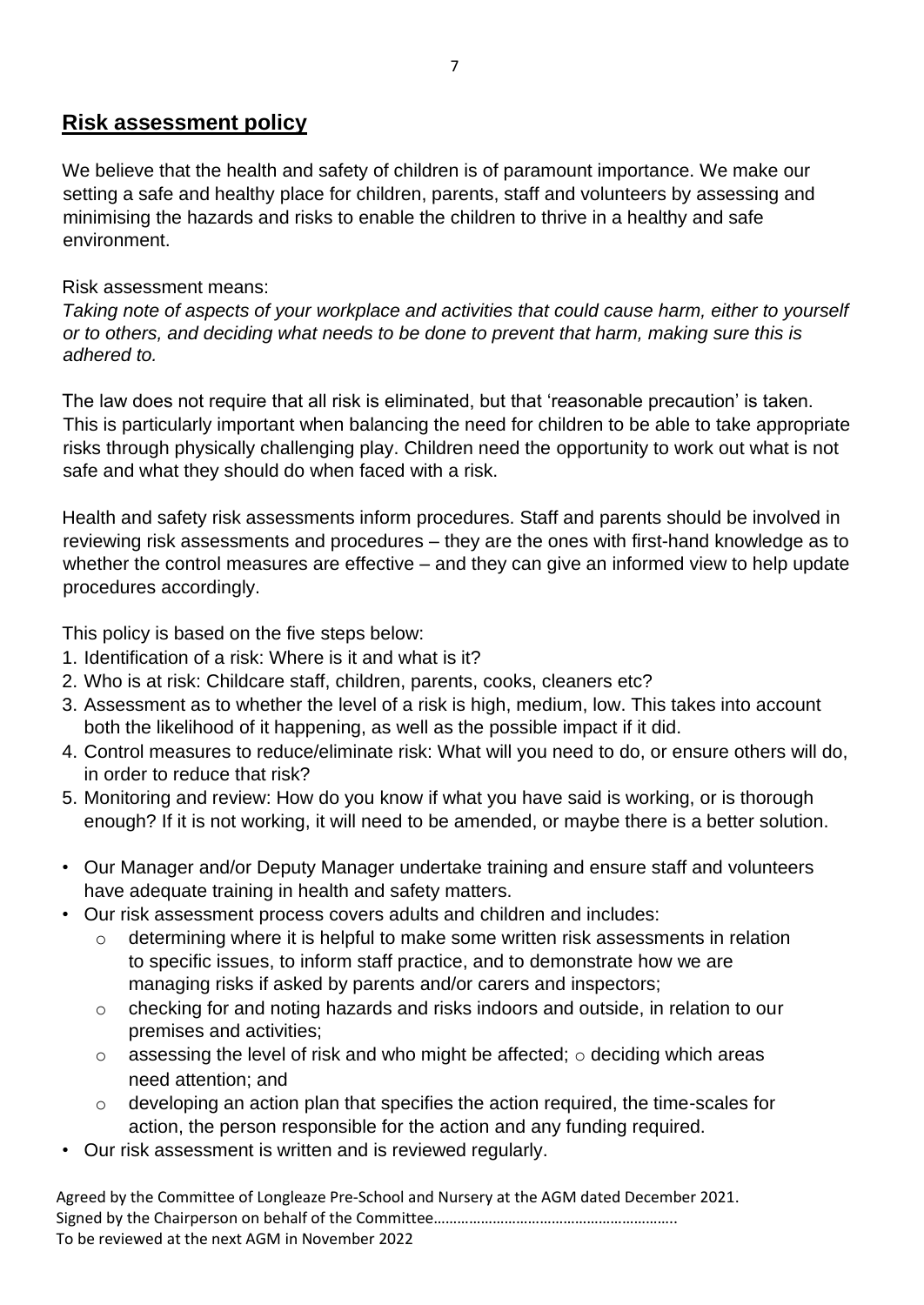- We maintain lists of health and safety issues, which are checked daily before the session begins, as well as those that are checked on a weekly and termly basis when a full risk assessment is carried out.
- Our Manager and/or Deputy Manager undertake ensures that checks, such as electricity and gas safety checks, and any necessary work to the setting premises are carried out annually and records are kept.
- Our Manager and/or Deputy Manager ensures that staff members carry out risk assessments that include relevant aspects of fire safety, food safety for all areas of the premises.
- Our Manager and/or Deputy Manager carry out risk assessments for work practice including:
	- o changing children;
	- $\circ$  preparation and serving of food/drink for children;  $\circ$  children with allergies;  $\circ$ cooking activities with children;
	- $\circ$  supervising outdoor play and indoor/outdoor climbing equipment;  $\circ$  putting young children down for a sleep
	- o assessment, use and storage of equipment for disabled children;
	- o the use and storage of substances which may be hazardous to health, such as cleaning chemicals;
	- o visitors to the setting who are bring equipment or animals as part of children's learning experiences; and
	- o following any incidents involving threats against staff or volunteers.
- o Our Manager and/or Deputy Manager ensures that staff members carry out risk assessments for off-site activities if required, including:
	- o children's outings (including use of public transport)
	- $\circ$  home visits; and  $\circ$  other off-site duties such as attending meetings, banking etc.
	- o We take precautions to reduce the risks of exposure to Legionella (Legionnaires disease). Our manager ensure that we are familiar with the HSE guidance and risk assess accordingly.
	- o During a pandemic Longleaze pre-school and nursery will follow and advertise government guidelines as appropriate.

In electronic document also see appendixes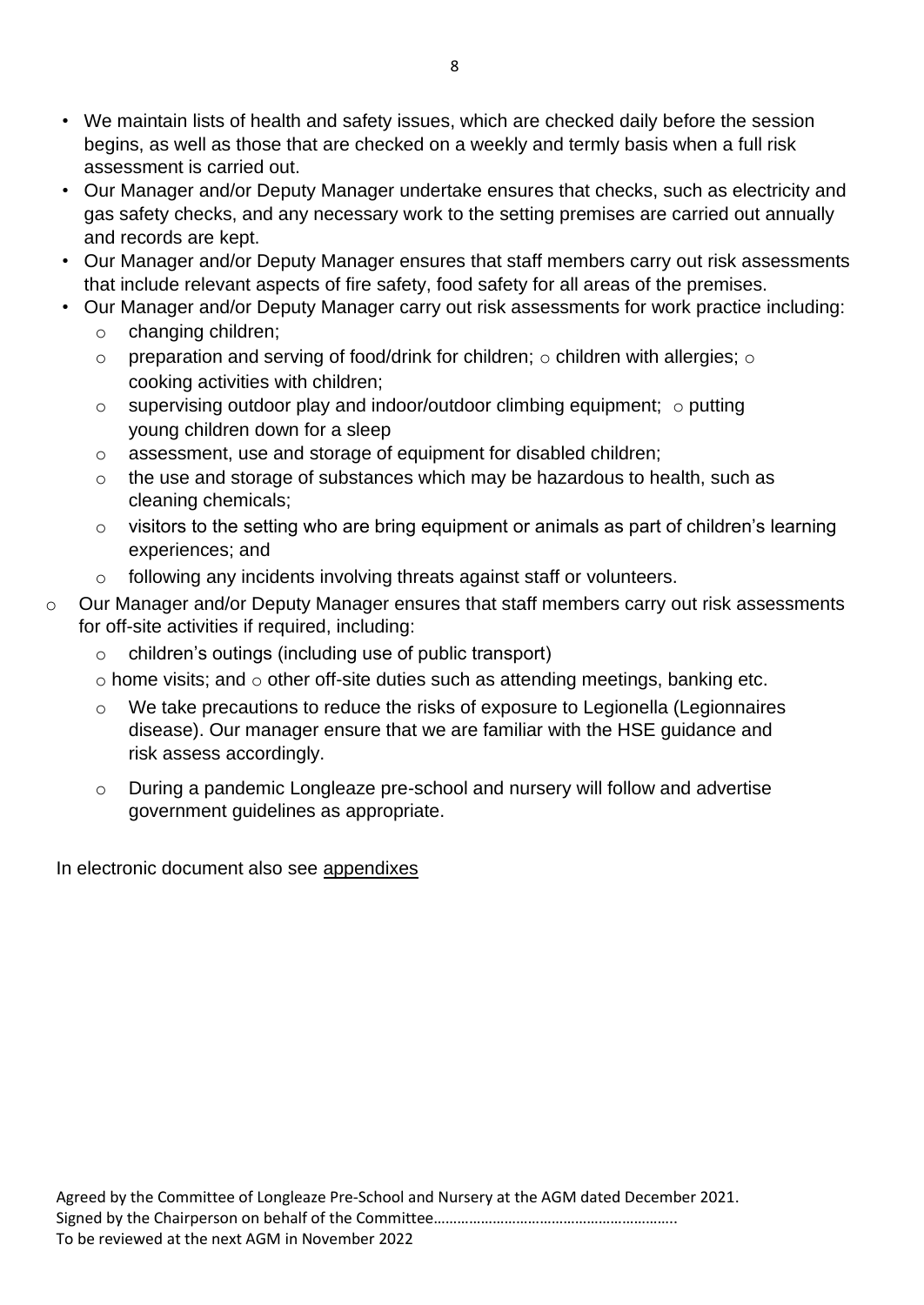# **Animals in the setting policy**

Children learn about the natural world, its animals and other living creatures, as part of the Learning and Development Requirements of the Early Years Foundation Stage. This may include contact with animals, or other living creatures, either in the setting or on visits. We aim to ensure that this is in accordance with sensible hygiene and safety controls.

## **Animals in the setting as pets**

- We take account of the views of parents and children when selecting an animal or creature to keep as a pet in the setting, as well as any allergies or issues that individual children may have any animals or creatures.
- We carry out a risk assessment with a knowledgeable person accounting for any hygiene or safety risks posed by the animal or creature.
- We provide suitable housing for the animal or creature and ensure this is cleaned out regularly and is kept safely.
- Our staff are knowledgeable of the pet's welfare and dietary needs and ensure that the correct food is offered, at the right times.
- We make arrangements for weekend and holiday care for the animal or creature.
- We register with the local vet and take out appropriate pet care health insurance.
- We make sure all vaccinations and other regular health measures, such as de-worming, are up to-date and recorded.
- We teach children the correct handling and care of the animal or creature and supervise them at all times.
- We ensure that children wash their hands after handling the animal or creature and do not have contact with animal soil or soiled bedding.
	- We wear disposable gloves when cleaning housing or handling soiled bedding.
- If animals or creatures are brought in by visitors to show the children, they are the responsibility of their owner.
- The owner carries out a risk assessment, detailing how the animal or creature is to be handled and how any safety or hygiene issues will be addressed.

# **Visits to farms**

- Before a visit to a farm, we carry out a risk assessment this may take account of safety factors listed in the farm's own risk assessment, which should be viewed.
- We contact the venue in advance of the visit to ensure that there has been no recent outbreak of E.coli or other infections. If there has been an outbreak, we will review the visit and may decide to postpone it.
- We follow our outings procedure.
- Children wash and dry their hands thoroughly after contact with animals.
- Outdoor footwear worn to visit farms is cleaned of mud and debris as soon as possible on departure and should not be worn indoors.
- We advise staff and volunteers who are, or may be, pregnant to avoid contact with ewes and to consult their GP before the visit.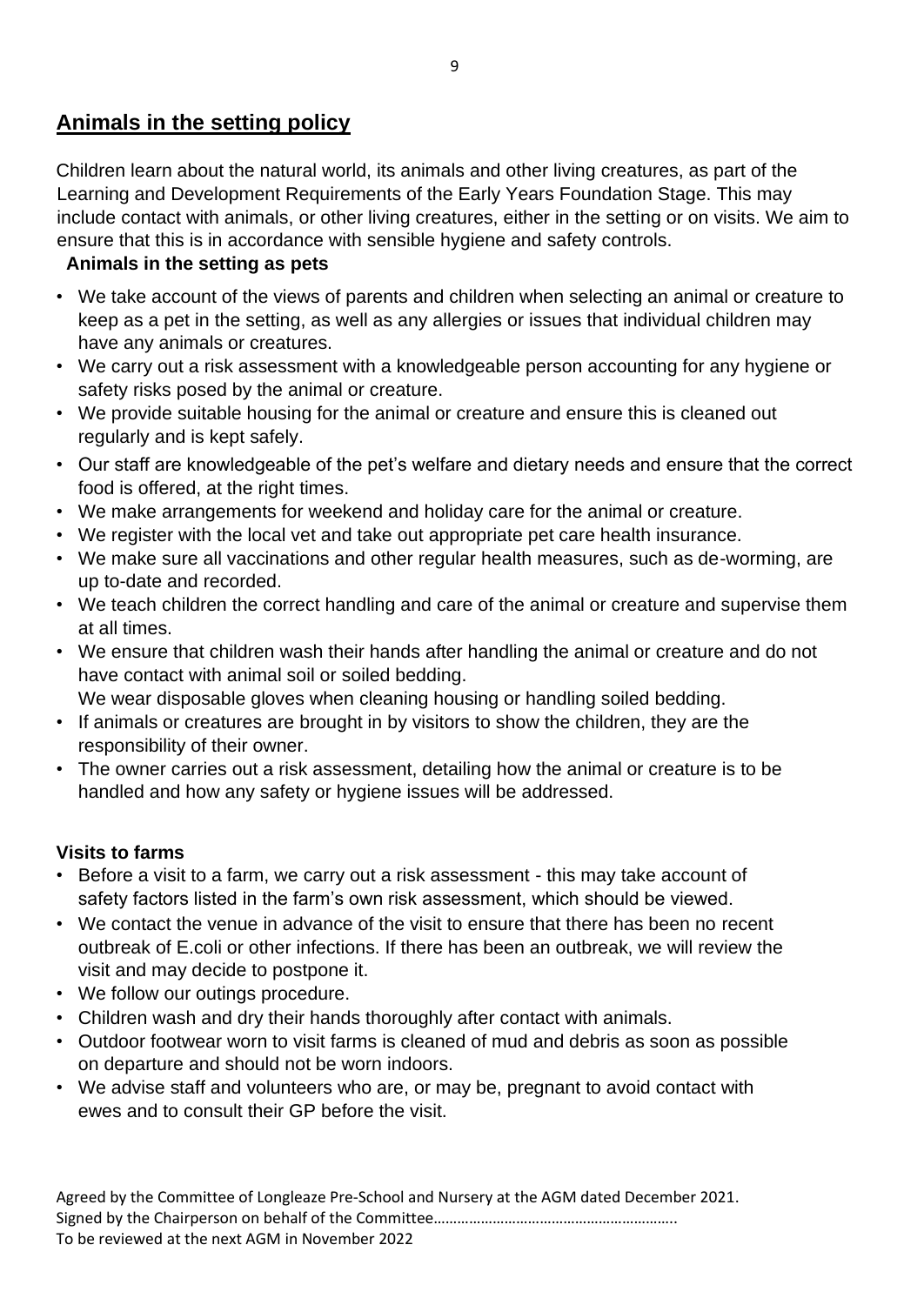# **Fire safety and emergency evacuation policy**

We ensure the highest possible standard of fire precautions are in place. The person in charge and our staff are familiar with the current legal requirements. Where necessary we seek the advice of a competent person, such as our Fire Officer or Fire Safety Consultant. A Fire Safety Log Book is used to record the findings of risk assessment, any actions taken or incidents that have occurred and our fire drills. We ensure our policy is in line with the procedures specific to our building, making reasonable adjustments as required.

### **Fire safety risk assessment**

- The basis of fire safety is risk assessment, carried out by a 'competent person'.
- The Manager or Deputy Manager has received training in fire safety sufficient to be competent to carry out the risk assessment; this will be written and will follow the Government guidance Fire Safety Risk Assessment - Educational Premises (HMG 2006).
- Our fire safety risk assessment focuses on the following for each area of the setting: oElectrical plugs, wires and sockets. o Electrical items. o Cookers. o Matches.  $\circ$  Flammable materials – including furniture, furnishings, paper etc.  $\circ$

Flammable chemicals. o Means of escape.

oAnything else identified.

## **Fire safety precautions taken**

• We ensure that fire doors are clearly marked, never obstructed and easily opened from the inside.

We/ ensure that smoke detectors/alarms and fire-fighting appliances conform to BSEN standards, are fitted in appropriate high risk areas of the building and are checked as specified by the manufacturer.

- We have all electrical equipment checked annually by a qualified electrician. Any faulty electrical equipment is taken out of use and either repaired or replaced.
- We ensure sockets are covered.
- Our emergency evacuation procedures are approved by the Fire Safety Officer and are:
	- $\circ$  clearly displayed in the premises;
	- o explained to new members of staff, volunteers and parents; and
	- o are practised regularly, at least once every six weeks.
- Records are kept of fire drills and of the servicing of fire safety equipment.

# **Emergency evacuation procedure**

On hearing the fire alarm:

- Room Leaders and staff inform the children that there is a fire and that we need to evacuate.
- Staff lead the children, and visitors, from the buildings, using the nearest fire exit.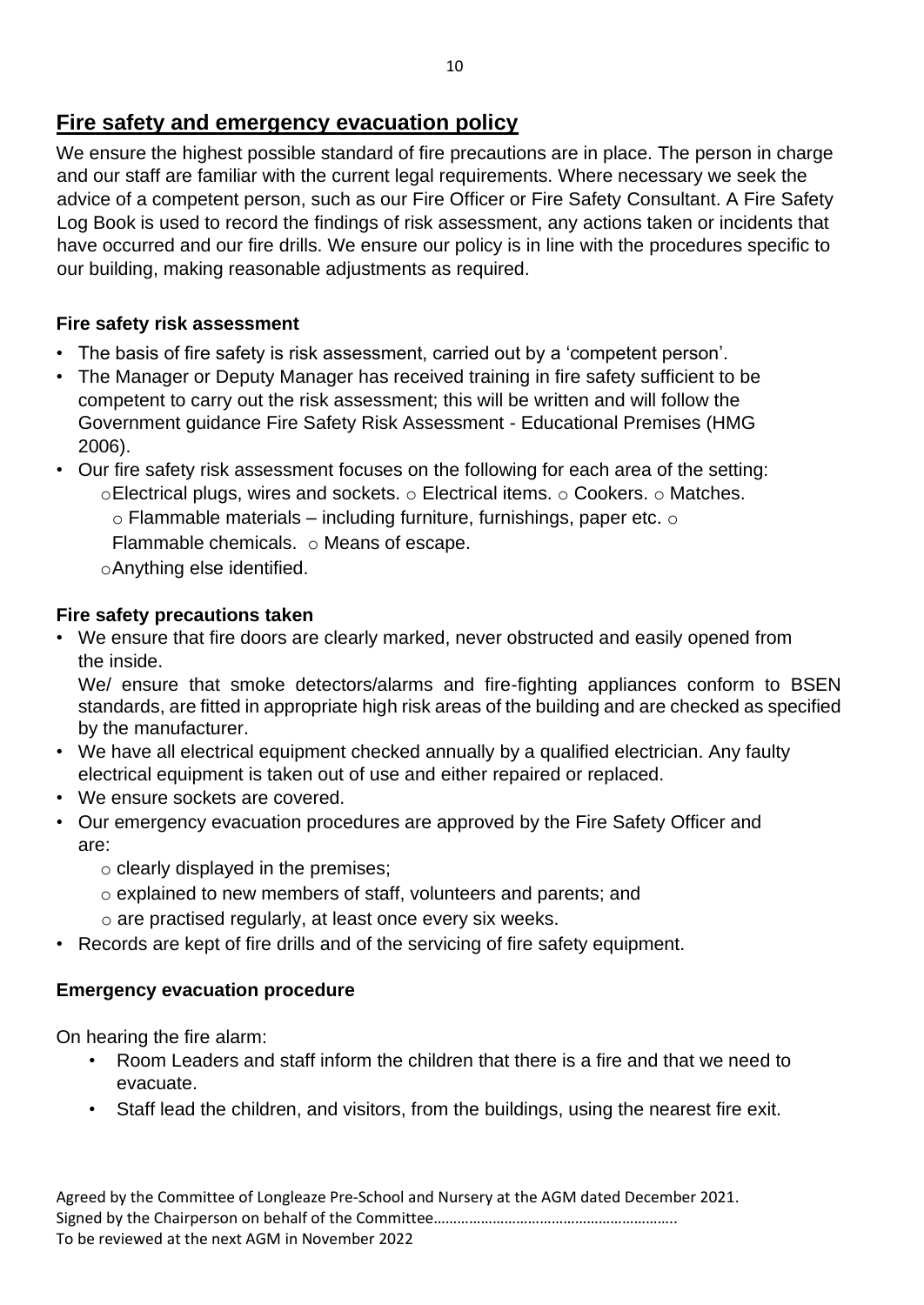- On the way out staff ensure that all areas are empty. In Llewellyn building Emma Flack/Tracey Jacobs check the meeting room, connecting toilet and entrance area including cupboards.
- The Room leader collects the register, telephone and registration folder if it is safe to do so.
- Children line up on the yellow line in the KS2 Primary school playground and the Room Leader calls the register.
- Member of the management team telephones the emergency service.
- Room leaders/Management team telephone parents.

# **Fire drills**

We hold fire drills termly, ensuring that children are familiar with the sound of the fire alarms, and record the following information about each fire drill in the Fire Safety Log Book:

- o The date and time of the drill.
- o Number of adults and children involved.
- o How long it took to evacuate.
- o Whether there were any problems that delayed evacuation.
- o Any further action taken to improve the drill procedure.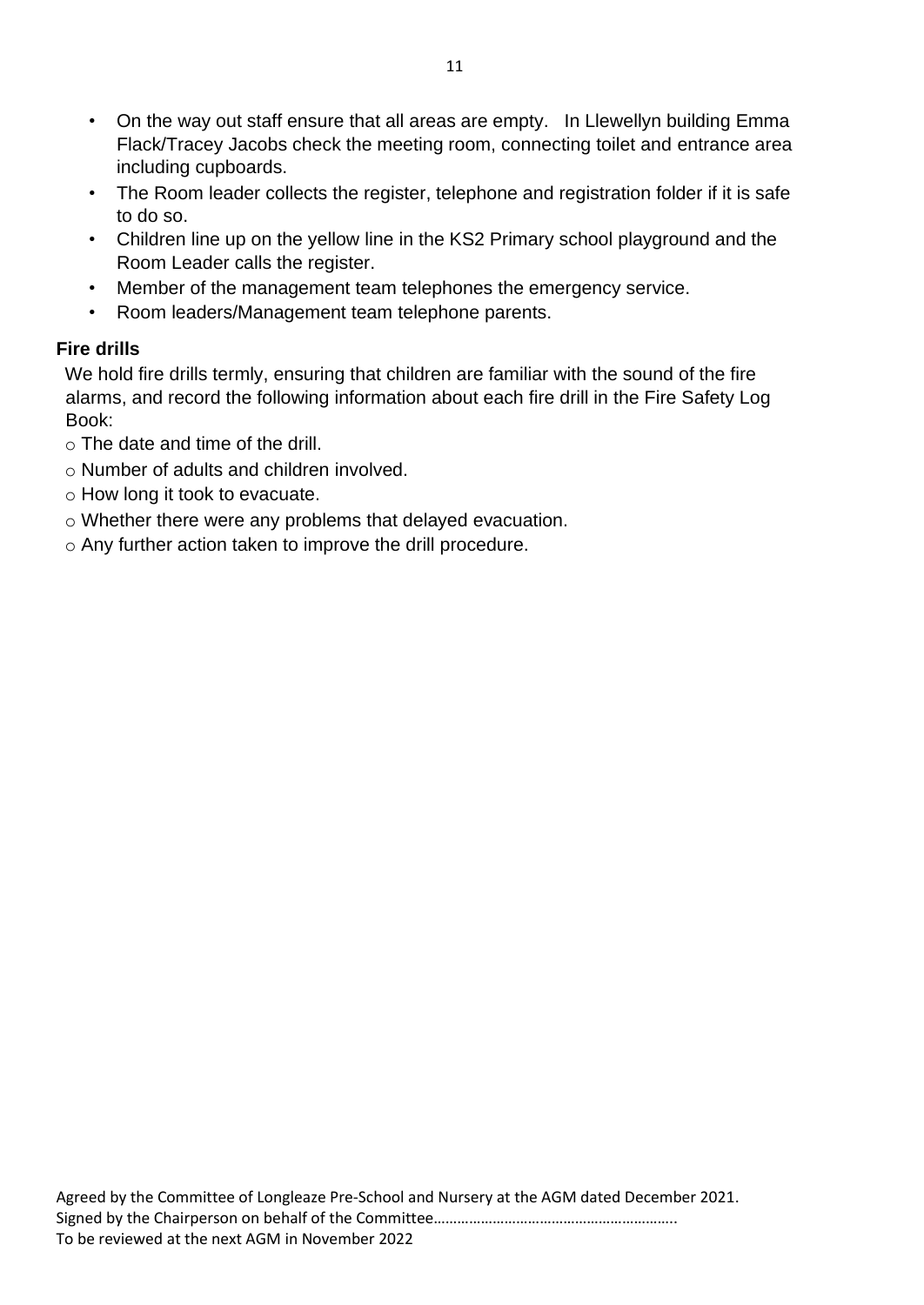# FIRE DRILL

# ON FINDING A FIRE . . . .

# RAISE THE ALARM!!!!!

# EMMA / TRACEY J / ROOM LEADER;

Ensure **E**veryone vacates the building via the nearest fire exit Collect the register, registration forms and check the building is clear

> • Call register at assembly point ASSEMBLY POINT; KEY STAGE 2 PLAYGROUND

> > ALL STAFF;

• Escort everyone to the assembly point

• Call fire service; giving the following details; LONGLEAZE PRE-SCHOOL AND NURSERY BYRON AVENUE ROYAL WOOTTON BASSETT **WILTSHIRE** SN4 8BA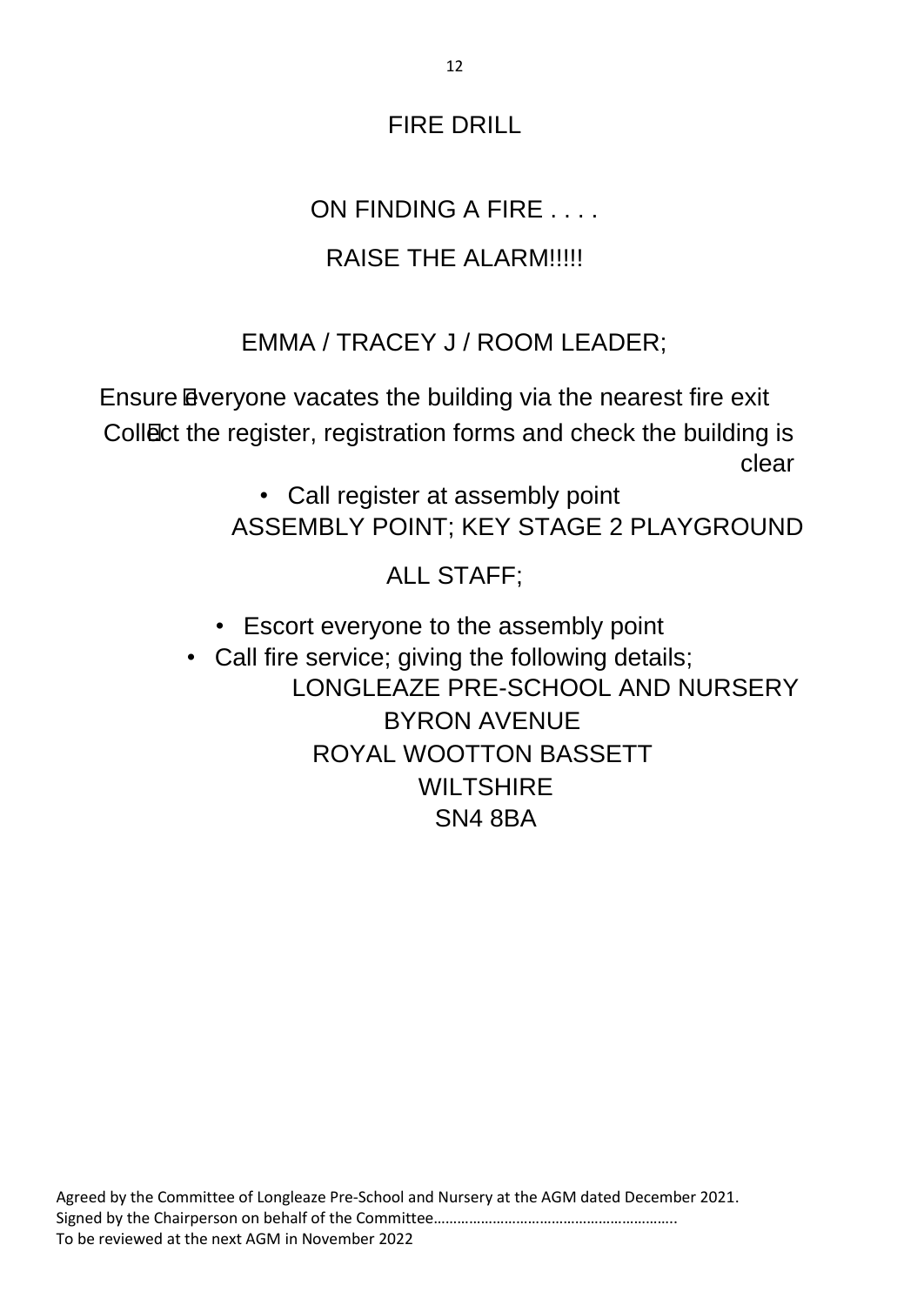# **First aid policy**

We are able to take action to apply first aid treatment in the event of an accident involving a child or adult. We try and make sure all our staff are first aid trained which means there is at least one adult with a current first aid certificate on the premises, or on an outing, at any one time. The first aid qualification includes first aid training for infants and young children. We have evidence of due diligence when choosing first aid training and ensure that it is relevant to adults caring for young children.

# **The first aid kit**

- o Our first aid kits are accessible at all times and contains the following items (although we may hold additional items if they seem necessary:
- o Triangular bandages (ideally at least one should be sterile) x 4.
- $\circ$  Sterile dressings:  $\circ$  Small x 3.
- o Medium x 3.
- o Large x 3.
- o Composite pack containing 20 assorted (individually-wrapped) plasters x 1.
- o Sterile eye pads (with bandage or attachment) e.g. No 16 dressing x 2.
- $\circ$  Container of 6 safety pins x 1.
- o Guidance card as recommended by HSE x 1.
- In addition, the following equipment is kept near to the first aid box:
	- o 2 pairs of disposable plastic (PVC or vinyl) gloves.
	- o 1 plastic disposable apron.
	- o A children's forehead 'strip' thermometer.
	- $\circ$  A supply of ice is kept in the freezer.
- Information about who has completed first aid training and the location of the first aid box is provided to all our staff and volunteers. A list of staff and volunteers who have current PFA certificates is [displayed in the setting/made available to parents.
- The first aid box is easily accessible to adults and is kept out of the reach of children.
- Medication is only administered in line with our Administering Medicines policy.
- In the case of minor injury or accidents, first aid treatment is given by a qualified first aider.
- In the event of minor injuries or accidents, we normally inform parents when they collect their child, unless the child is unduly upset or we have concerns about the injury. In which case we will contact the child's parents for clarification of what they would like to do, i.e. whether they wish to collect the child and/or take them to their own GP.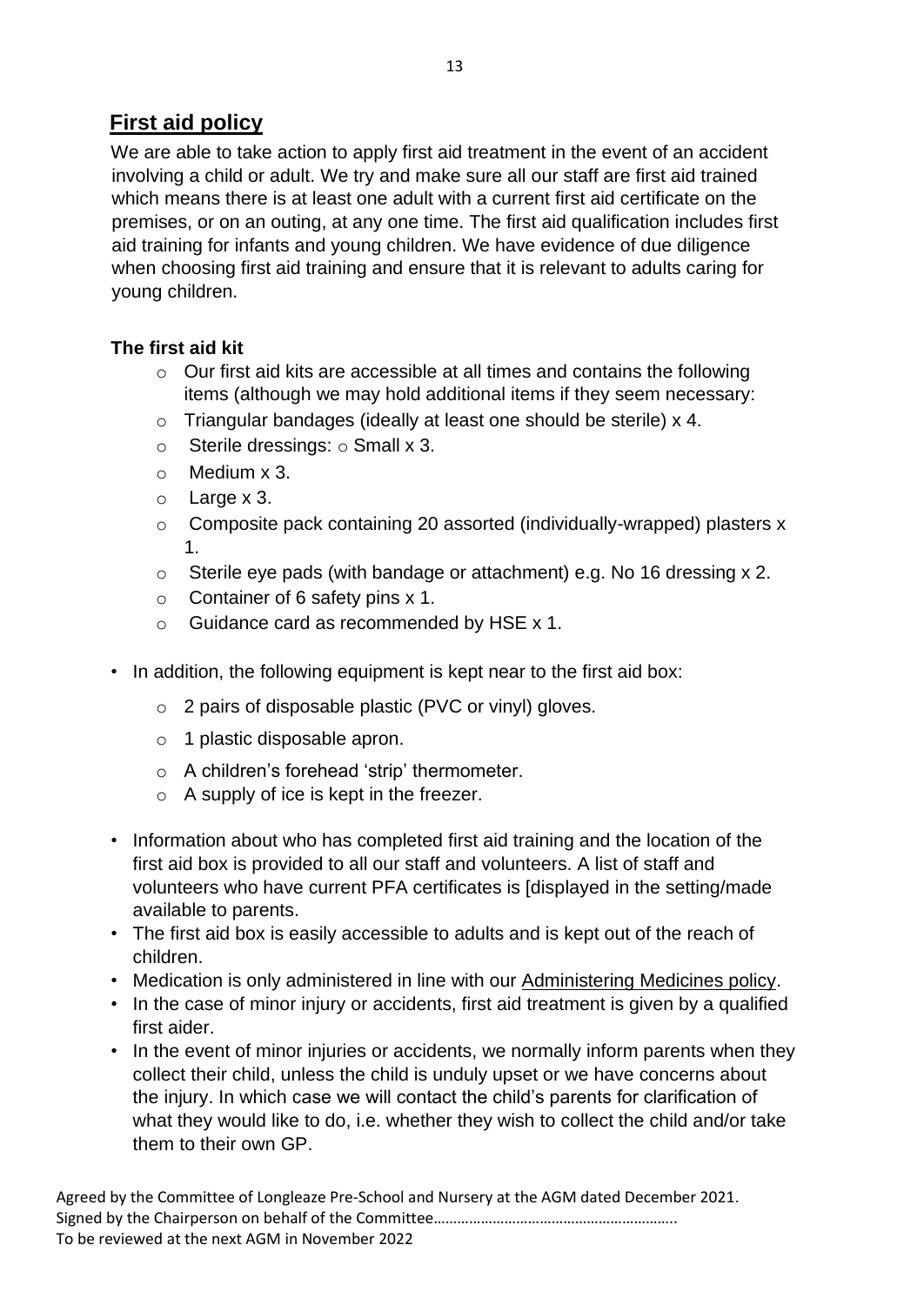- An ambulance is called for children requiring emergency treatment. We contact parents immediately and inform them of what has happened and where their child has been taken.
- Parents sign a consent form at registration allowing a member of staff to take their child to the nearest Accident and Emergency unit to be examined, treated or admitted as necessary on the understanding that they have been informed and are on their way to the hospital.
- Accidents and injuries are recorded in our accident record book and, where applicable, notified to the Health and Safety Executive, Ofsted and/or local child protection agencies in line with our Recording and Reporting of Accident and Incidents Policy.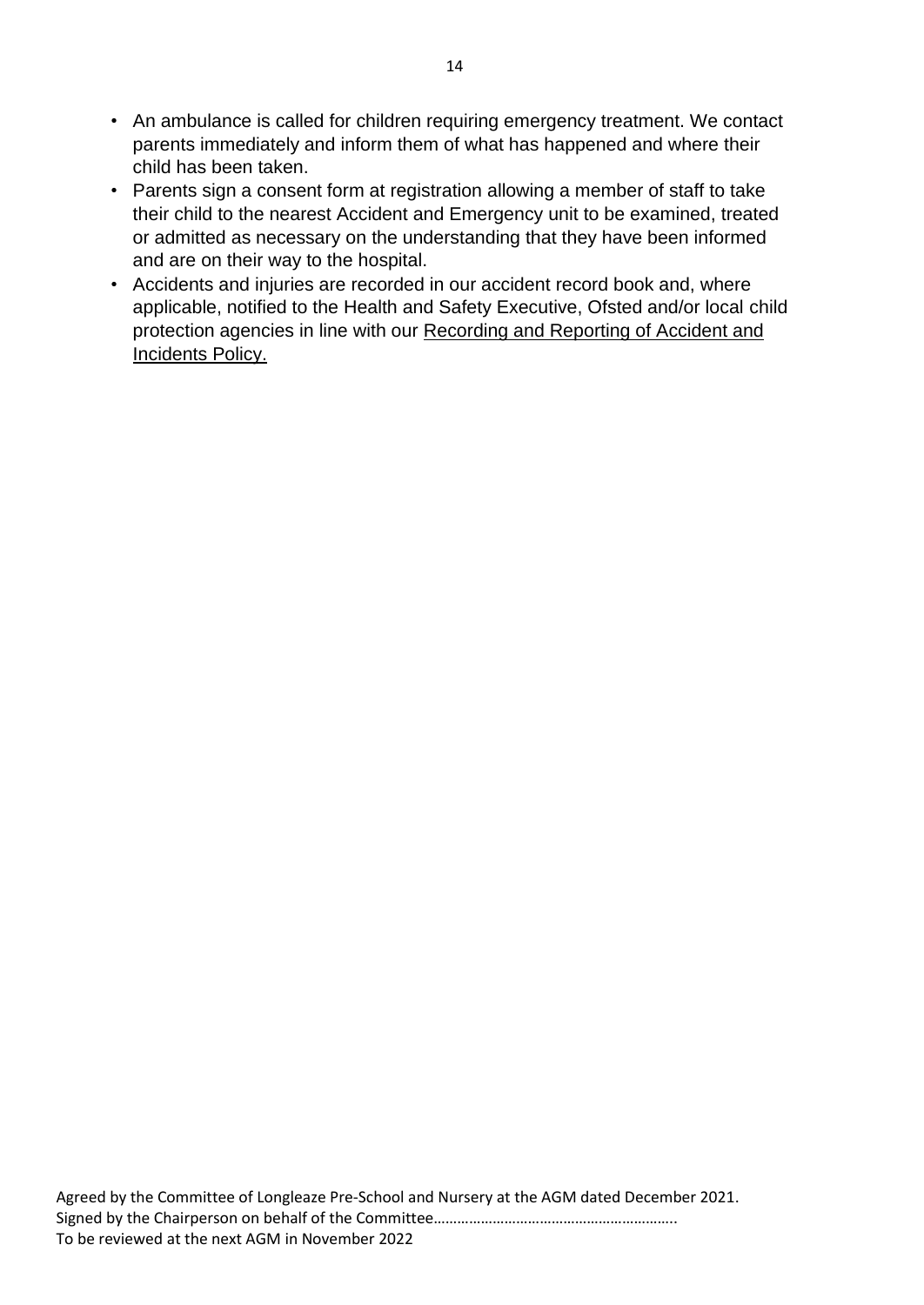# **Giving medicines to children in our care policy**

While it is not our policy to care for sick children, who should be at home until they are well enough to return to the setting, we will agree to administer medication as part of maintaining their health and well-being or when they are recovering from an illness. We ensure that where medicines are necessary to maintain health of the child, they are given correctly and in accordance with legal requirements.

In many cases, it is possible for children's GPs to prescribe medicine that can be taken at home in the morning and evening. As far as possible, administering medicines will only be done where it would be detrimental to the child's health if not given in the setting. If a child has not had a medication before, especially a baby/child under two, it is advised that the parent keeps the child at home for the first 48 hours to ensure there are no adverse effects, as well as to give time for the medication to take effect.

Our staff are responsible for the correct administration of medication to children for whom they are the key person. This includes ensuring that parent consent forms have been completed, that medicines are stored correctly and that records are kept according to procedures. In the absence of the key person, the manager is responsible for the overseeing of administering medication. We notify our insurance provider of all required conditions, as laid out in our insurance policy.

- Children taking prescribed medication must be well enough to attend the setting.
- We only usually administer medication when it has been prescribed for a child by a doctor (or other medically qualified person). It must be in-date and prescribed for the current condition.
- Non-prescription medication, such as pain or fever relief (e.g. Calpol) and teething gel, may be administered, but only with prior written consent of the parent and only when there is a health reason to do so, such as a high temperature. Children under the age of 16 years are never given medicines containing aspirin unless prescribed specifically for that child by a doctor. The administering of un-prescribed medication is recorded in the same way as any other medication.
- Children's prescribed medicines are stored in their original containers, are clearly labelled and are inaccessible to the children. On receiving the medication, the member of staff checks that it is in date and prescribed specifically for the current condition.
- Parents must give prior written permission for the administration of medication. The staff member receiving the medication will ask the parent to sign a consent form stating the following information. No medication may be given without these details being provided:

the full name of child and date of birth, the name of medication and strength, who prescribed it, the dosage and times to be given in the setting, the method of administration how the medication should be stored and its expiry date, any possible side effects that may be expected, the signature of the parent, their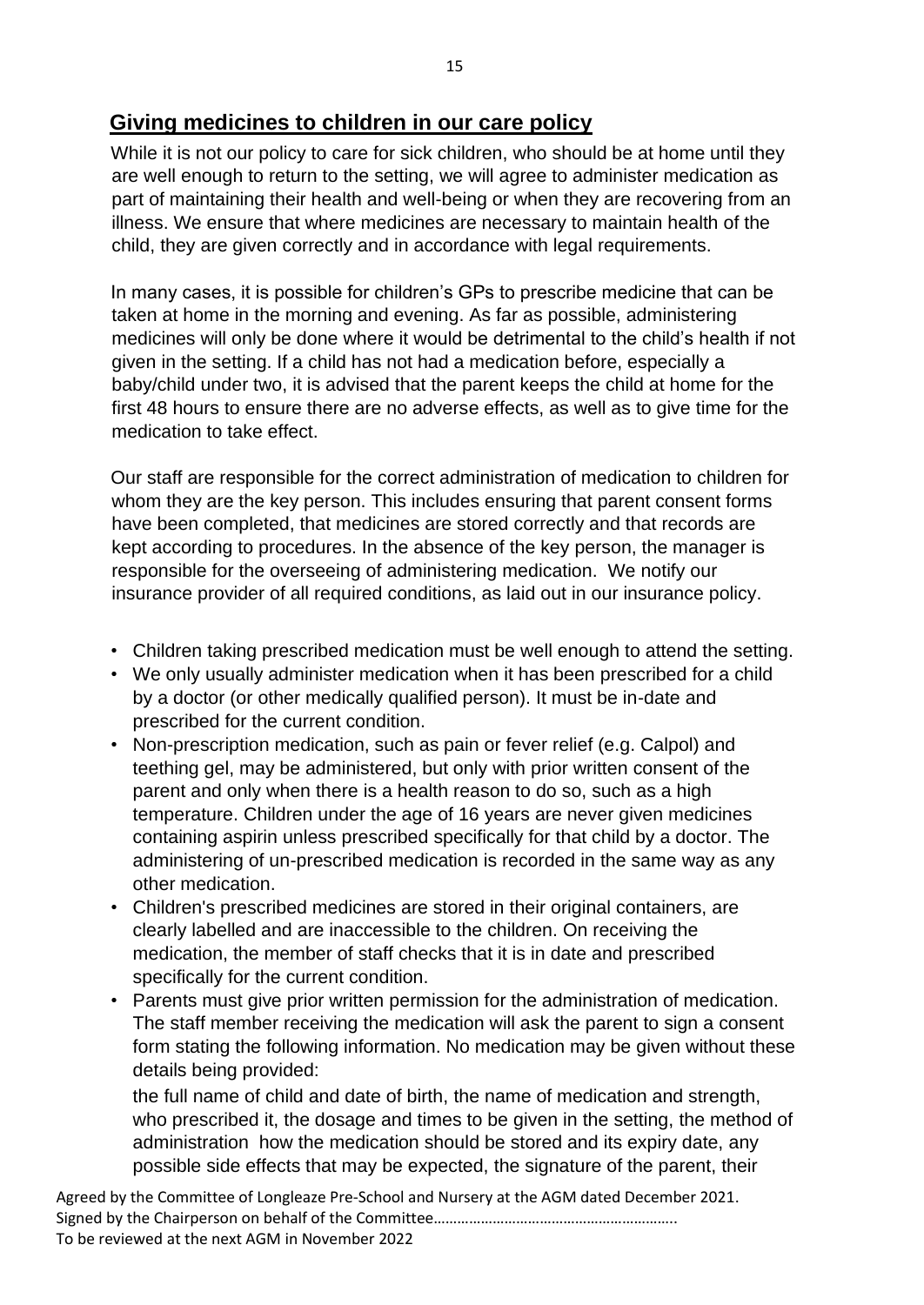printed name and the date the administration of medicine is recorded accurately and is signed by the person administering the medication.

• Parents are shown the record at the end of the day and asked to sign the record book to acknowledge the administration of the medicine. The medication record book records the: name of the child, name and strength of the medication, name of the doctor that prescribed it, date and time of the dose, dose given and method, signature of the person administering the medication and witness who verifies that the medication has been given correctly, parent's signature (at the end of the day).

- If the administration of prescribed medication requires medical knowledge, we obtain individual training for the relevant member of staff by a health professional.
- If rectal diazepam is given, another member of staff must be present and cosigns the record book.
- No child may self-administer. Where children are capable of understanding when they need medication, for example with asthma, they should be encouraged to tell their key person what they need. However, this does not replace staff vigilance in knowing and responding when a child requires medication.
- We monitor the medication record book to look at the frequency of medication given in the setting. For example, a high incidence of antibiotics being prescribed for a number of children at similar times may indicate a need for better infection control.

#### **Storage of medicines**

- All medication is stored safely in a locked cupboard or refrigerated as required. Where the cupboard or refrigerator is not used solely for storing medicines, they are kept in a marked plastic box.
- The child's key person is responsible for ensuring medicine is handed back at the end of the day to the parent.
- For some conditions, medication may be kept in the setting to be administered on a regular or as-and-when- required basis. Key persons check that any medication held in the setting, is in date and return any out-of-date medication back to the parent.

#### **Children who have long term medical conditions and who may require ongoing medication**

- We carry out a risk assessment for each child with a long term medical condition that requires on-going medication. This is the responsibility of our manager alongside the key person. Other medical or social care personnel may need to be involved in the risk assessment.
- Parents will also contribute to a risk assessment. They should be shown around the setting, understand the routines and activities and point out anything which they think may be a risk factor for their child.
- For some medical conditions, key staff will need to have training in a basic understanding of the condition, as well as how the medication is to be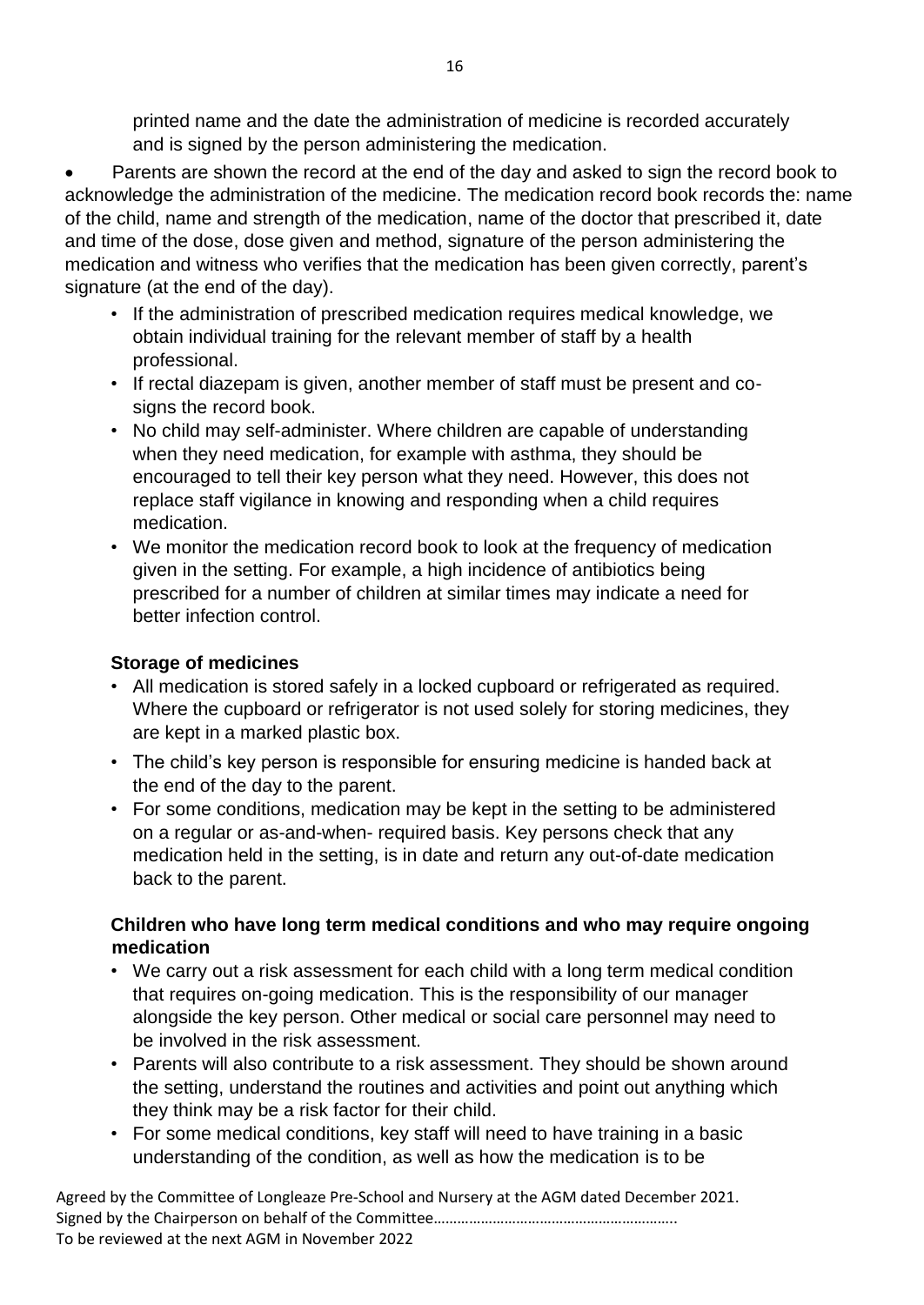administered correctly. The training needs for staff form part of the risk assessment.

- The risk assessment includes vigorous activities and any other activity that may give cause for concern regarding an individual child's health needs.
- The risk assessment includes arrangements for taking medicines on outings and advice is sought from the child's GP if necessary where there are concerns.
- An individual health plan for the child is drawn up with the parent; outlining [the key person's role and what information must be shared with other adults who care for the child.
- The individual health plan should include the measures to be taken in an emergency.
- We review the individual health plan every six months, or more frequently if necessary. This includes reviewing the medication, e.g. changes to the medication or the dosage, any side effects noted etc.
- Parents receive a copy of the individual health plan and each contributor, including the parent, signs it.

## **Managing medicines on trips and outings**

- If children are going on outings, the key person for the child will accompany the children with a risk assessment, or another member of staff who is fully informed about the child's needs and/or medication.
- Medication for a child is taken in a sealed plastic box clearly labelled with the child's name, the original pharmacist's label and the name of the medication. Inside the box is a copy of the consent form and a card to record when it has been given, including all the details that need to be recorded in the medication record as stated above. For medication dispensed by a hospital pharmacy, where the child's details are not on the dispensing label, we will record the circumstances of the event and hospital instructions as relayed by the parents.
- On returning to the setting the card is stapled to the medicine record book and the parent signs it.
- If a child on medication has to be taken to hospital, the child's medication is taken in a sealed plastic box clearly labelled with the child's name and the name of the medication. Inside the box is a copy of the consent form signed by the parent.
- This procedure should be read alongside the outings procedure.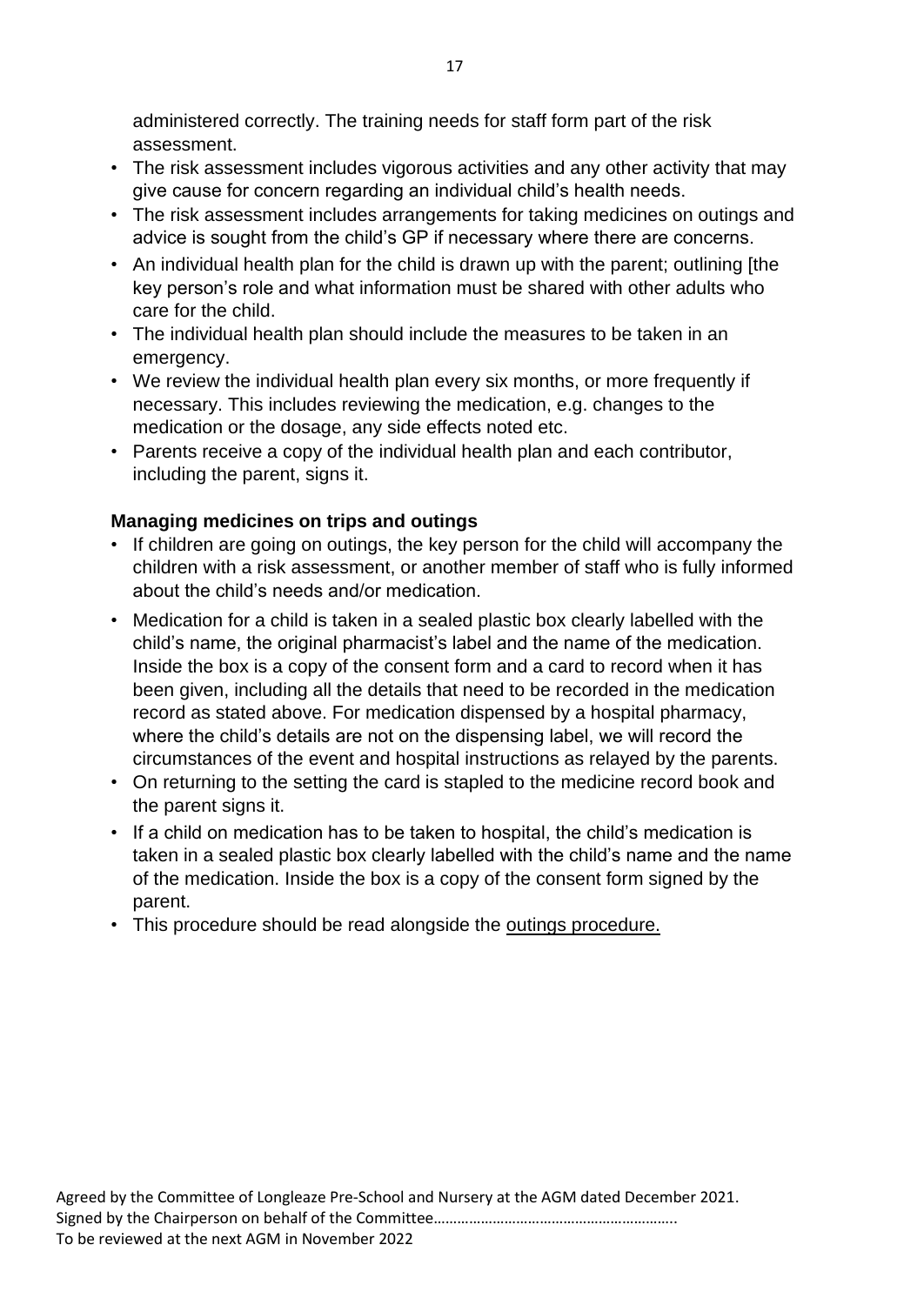# **Managing children who are sick, infectious, or with allergies policy**

We aim to provide care for healthy children through preventing cross infection of viruses and bacterial infections and promote health through identifying allergies and preventing contact with the allergenic trigger.

During a pandemic we will follow government guidelines. (see attached documentation)

- If children appear unwell during the day for example, if they have a temperature, sickness, diarrhoea or pains, particularly in the head or stomach we will call the parents and ask them to collect the child, or to send a known carer to collect the child on their behalf.
- If a child has a temperature, they are kept cool, by removing top clothing and sponging their heads with cool water, but kept away from draughts.
- The child's temperature is taken using a forehead thermometer strip, kept in the first aid box. If the child's temperature does not go down and is worryingly high, then we may give them Calpol or another similar analgesic, after first obtaining verbal consent from the parent where possible. This is to reduce the risk of febrile convulsions, particularly for babies. Parents sign the medication record when they collect their child.
- In extreme cases of emergency, an ambulance is called and the parent informed.
- Parents are asked to take their child to the doctor before returning them to the setting; we can refuse admittance to children who have a temperature, sickness and diarrhoea or a contagious infection or disease.
- Where children have been prescribed antibiotics for an infectious illness or complaint, we ask parents to keep them at home for 48 hours before returning to the setting.
- After diarrhoea, we ask parents keep children home for 48 hours following the last episode.
- Some activities, such as sand and water play, and self-serve snacks where there is a risk of cross-contamination may be suspended for the duration of any outbreak.
- There is a list of excludable diseases and current exclusion times. The full list is obtainable from www.hpa.org.uk/webc/HPAwebFile/HPAweb\_C/1194947358374 and includes

common childhood illnesses such as measles.

# **Reporting of 'notifiable diseases'**

- If a child or adult is diagnosed as suffering from a notifiable disease under the Health Protection (Notification) Regulations 2010, the GP will report this to Public Health England.
- When we become aware, or are formally informed of the notifiable disease, our manager informs/ Ofsted and contacts Public Health England, and acts on any advice given.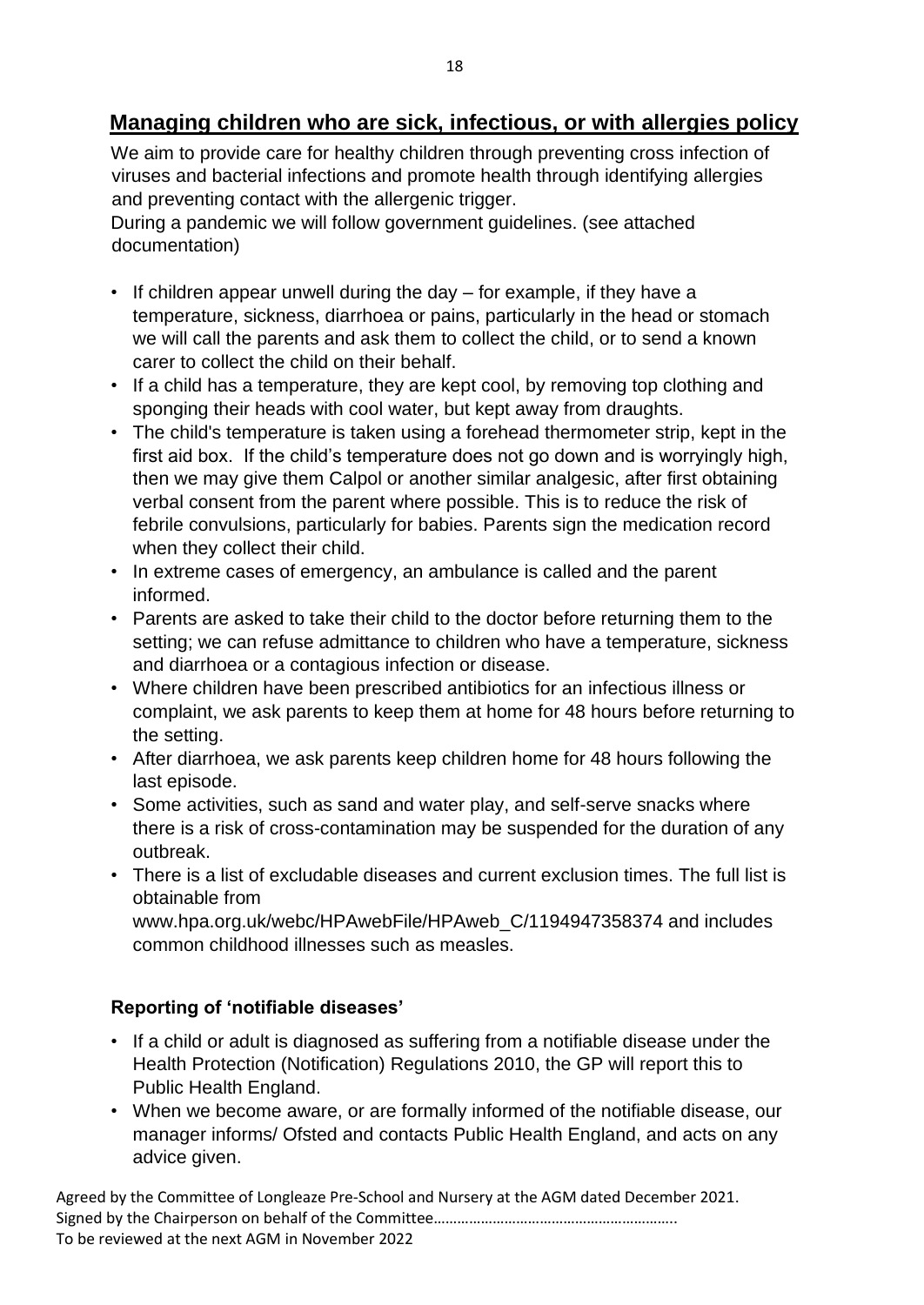## **HIV/AIDS/Hepatitis procedure**

HIV virus, like other viruses such as Hepatitis A, B and C, are spread through body fluids. Hygiene precautions for dealing with body fluids are the same for all children and adults. We:

- Wear single-use vinyl gloves and aprons when changing children's nappies, pants and clothing that are soiled with blood, urine, faeces or vomit.
- Bag soiled clothing for parents to take home for cleaning.
- Clear spills of blood, urine, faeces or vomit using mild disinfectant solution and mops; any cloths used are disposed of safely.
- Clean any tables and other furniture, furnishings or toys affected by blood, urine, faeces or vomit using a disinfectant.

## **Nits and head lice**

- Nits and head lice are not an excludable condition; although in exceptional cases we may ask a parent to keep the child away until the infestation has cleared.
- On identifying cases of head lice, we inform all parents asking them to check family members treat their child and all the family if they are found to have head lice.

## **Procedures for children with allergies**

- When children start at the setting we ask their parents if their child suffers from any known allergies. This is recorded on the Registration Form.
- If a child has an allergy, we complete a risk assessment form to detail the following:
	- o The allergen (i.e. the substance, material or living creature the child is allergic to such as nuts, eggs, bee stings, cats etc).
	- o The nature of the allergic reactions (e.g. anaphylactic shock reaction, including rash, reddening of skin, swelling, breathing problems etc).
	- o What to do in case of allergic reactions, any medication used and how it is to be used (e.g. Epipen).
	- o Control measures such as how the child can be prevented from contact with the allergen.  $\circ$  Review measures.
- This risk assessment form is kept in the child's personal file and a copy is displayed where our staff can see it.
- We try not to have nuts or nut products within the setting.
- Parents are made aware so that no nut or nut products are accidentally brought in.

# **Insurance requirements for children with allergies and disabilities**

• If necessary, our insurance will include children with any disability or allergy, but certain procedures must be strictly adhered to as set out below. For children suffering life threatening conditions, or requiring invasive treatments; written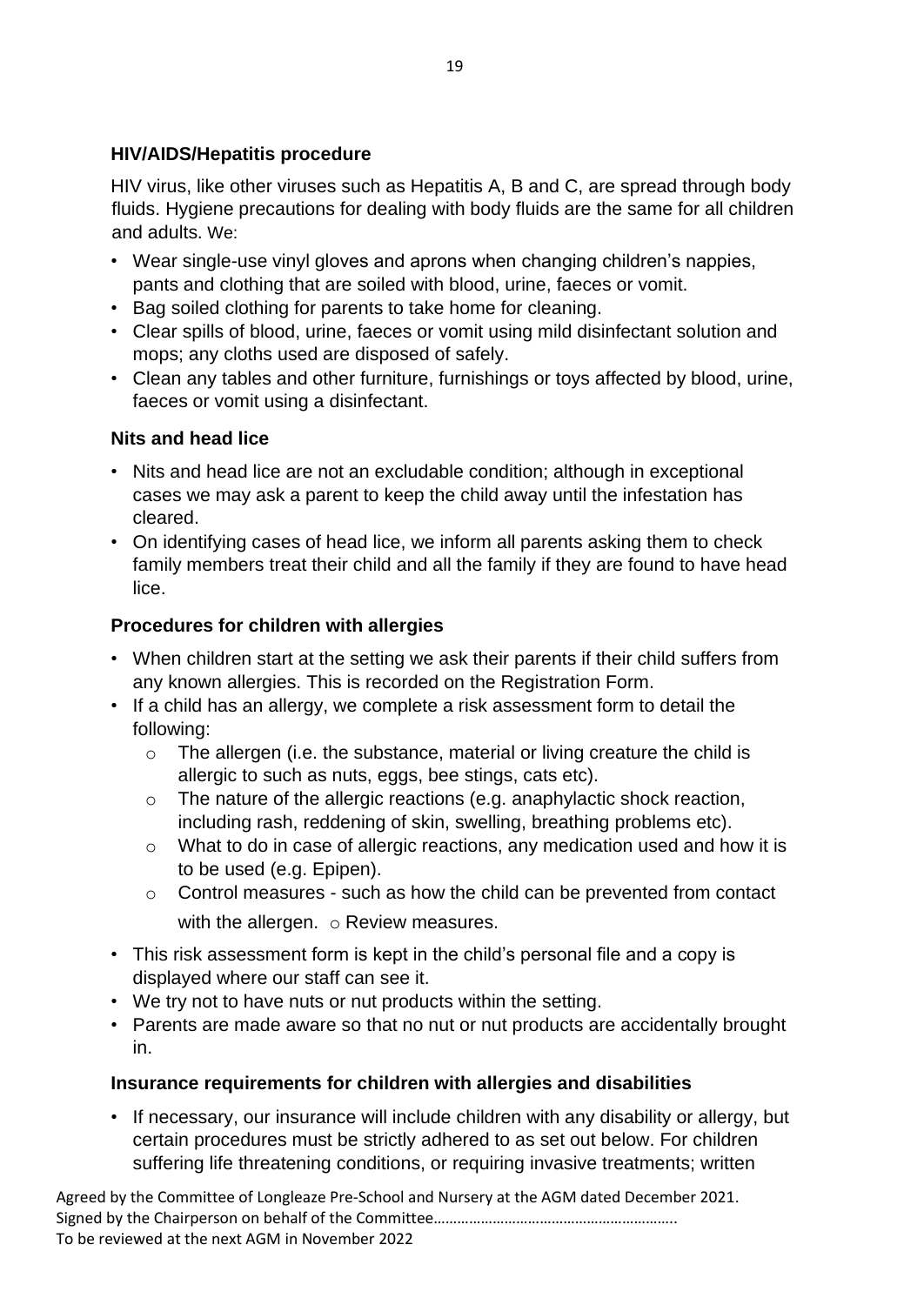confirmation from our insurance provider must be obtained to extend the insurance.

• At all times we ensure that the administration of medication is compliant with the Safeguarding and Welfare Requirements of the Early Years Foundation Stage.

# **Oral medication:**

- o Asthma inhalers are now regarded as 'oral medication' by insurers and so documents do not need to be forwarded to our insurance provider. Oral medications must be prescribed by a GP or have manufacturer's instructions clearly written on them.
- o We must be provided with clear written instructions on how to administer such medication.
- o We adhere to all risk assessment procedures for the correct storage and administration of the medication.
- o We must have the parents or guardians prior written consent. This consent must be kept on file.

**Life-saving medication and invasive treatments** including adrenaline injections (Epipens) for anaphylactic shock reactions (caused by allergies to nuts, eggs etc) or invasive treatments such as rectal administration of Diazepam (for epilepsy). We must have:

- o a letter from the child's GP/consultant stating the child's condition and what medication if any is to be administered;
- o written consent from the parent or guardian allowing our staff to administer medication; and  $\circ$  proof of training in the administration of such medication by the child's GP, a district nurse, children's nurse specialist or a community paediatric nurse.
- $\circ$  Copies of all three documents relating to these children must first be sent to [the Pre-school Learning Alliance Insurance Department for appraisal (if you have another provider, please check their procedures with them)]. Written confirmation that the insurance has been extended will be issued by return.

**Key person for special needs children requiring assistance with tubes** to help them with everyday living e.g. breathing apparatus, to take nourishment, colostomy bags etc.:

- o Prior written consent must be obtained from the child's parent or guardian to give treatment and/or medication prescribed by the child's GP.
- o The key person must have the relevant medical training/experience, which may include receiving appropriate instructions from parents or guardians.
- o We will discuss with our insurers what paper work they need in relation to extending cover for a child in these circumstances.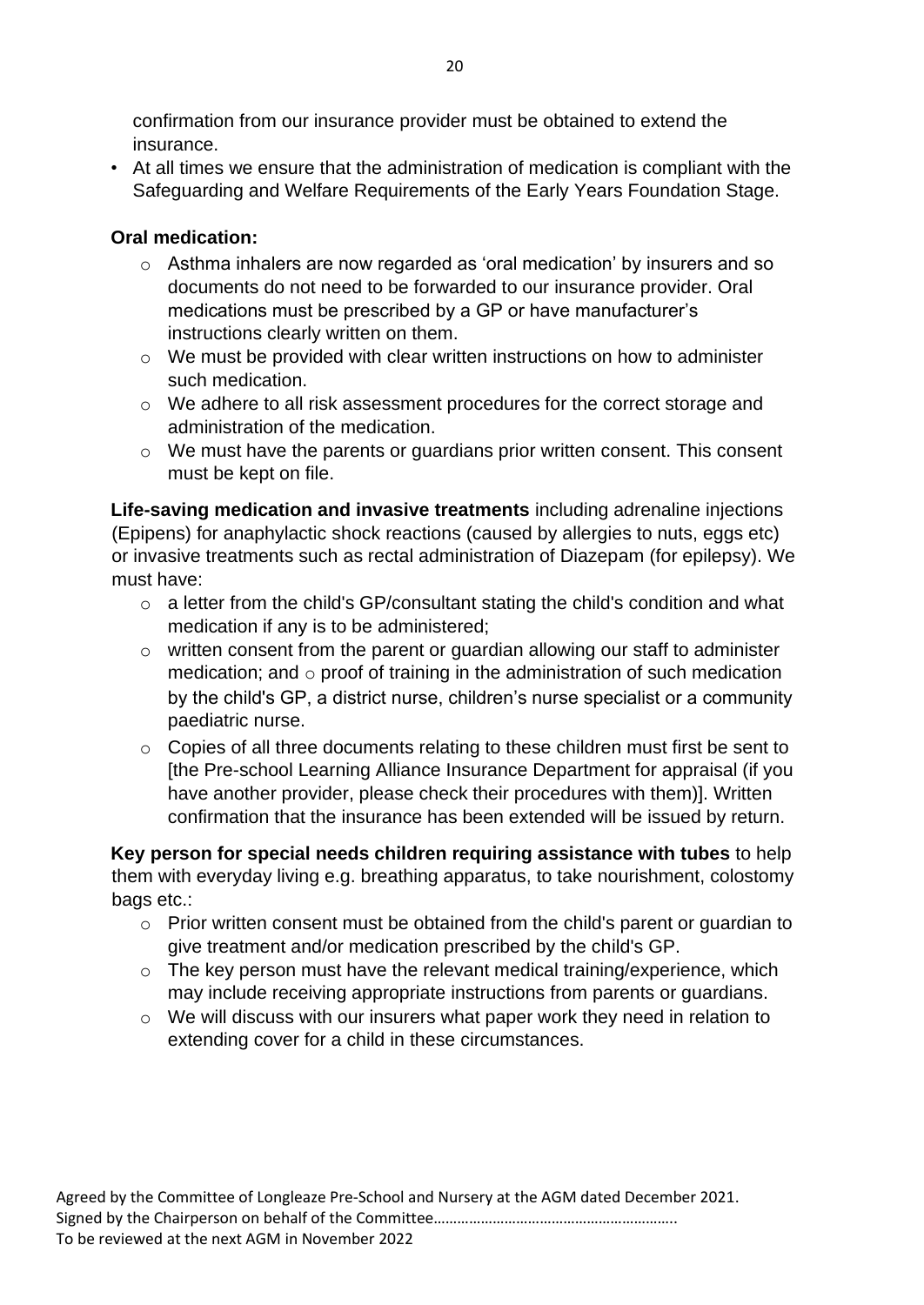# **Nappy changing and toilet training policy**

No child is excluded from participating in our setting who may, for any reason, not yet be toilet trained and who may still be wearing nappies or equivalent. We work with parents towards toilet training, unless there are medical or other developmental reasons why this may not be appropriate at the time.

We provide nappy changing facilities and exercise good hygiene practices in order to accommodate children who are not yet toilet trained.

We see toilet training as a self-care skill that children have the opportunity to learn with the full support and non-judgemental concern of adults.

If a child is not potty/toilet trained we ask parents to provide the following for each session:

nappies or pull ups/ wipes/ nappy sacks and a change of clothing (required for all children)

- All children are changed in the morning. Children staying all day are checked at lunch (and changed if necessary) then all children are changed in the afternoon. Nappies will be changed more frequently where necessary.
- We encourage young children from two years to normally wear pull ups, or other types of trainer pants, as soon as they are comfortable with this and if their parents agree.
- Our key persons undertake changing children in their key groups; back up key persons change them if the key person is absent.
- Babies and young children are changed within sight of other staff whilst maintaining their dignity and privacy at all times.
- Our changing area is warm, with a safe area to lay children and no bright lights shining down in their eyes.
- Our staff put on gloves and aprons before changing starts and the areas are prepared. Paper towel is put down on the changing mat freshly for each child.
- All our staff are familiar with our hygiene procedures and carry these out when changing nappies.
- Our staff never turn their back on a child or leave them unattended whilst they are on the changing mat.
- We are gentle when changing and we avoid pulling faces and making negative comments about
	- 'nappy contents'.
- We do not make inappropriate comments about children's genitals when changing their nappies.
- In addition, we ensure that nappy changing is relaxed and a time to promote independence in young children.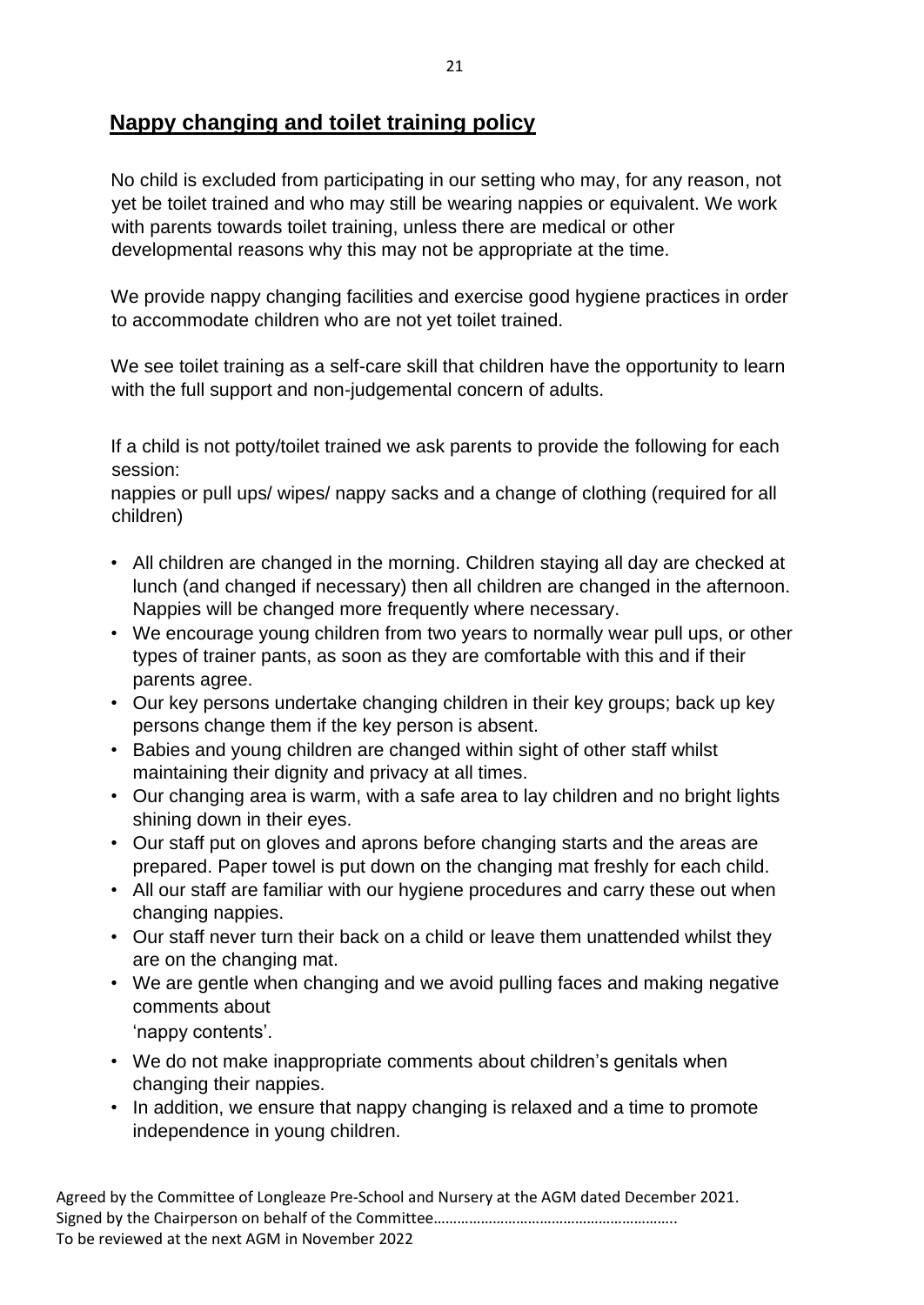- We encourage children to take an interest in using the toilet; they may just want to sit on it and talk to a friend who is also using the toilet.
- We encourage children to wash their hands, and have soap and towels to hand. They should be allowed time for some play as they explore the water and the soap.
- Older children access the toilet when they have the need to and are encouraged to be independent.
- We do not have the facilities to dispose of nappies so they are wrapped up and returned to parents at the end of the day for disposal at home.
- We have a 'duty of care' towards children's personal needs. If children are left in wet or soiled nappies/pull ups in the setting this may constitute neglect and will be a disciplinary matter.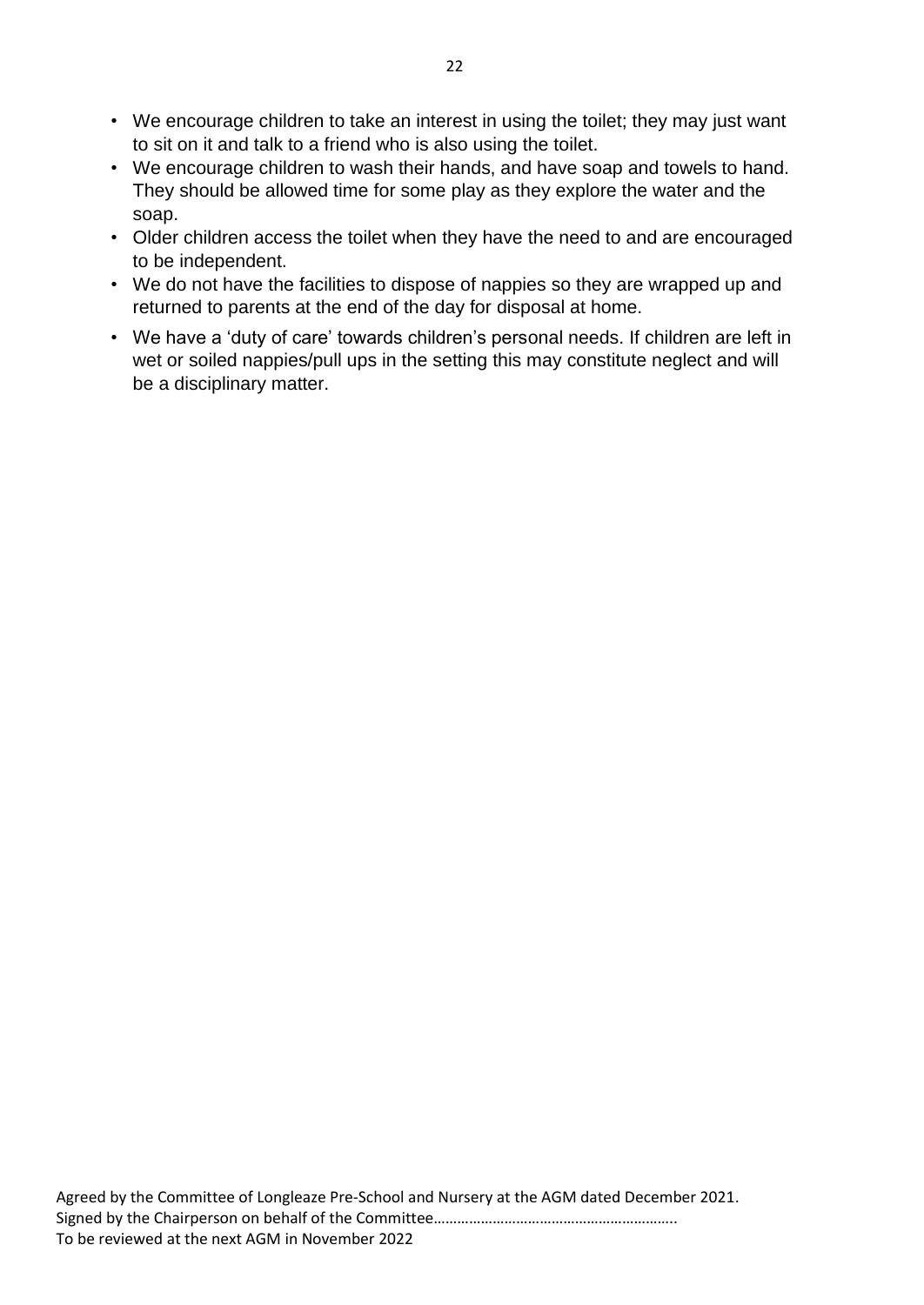# **No-smoking policy**

We comply with health and safety regulations and the Safeguarding and Welfare Requirements of the Early Years Foundation Stage in making our setting a nosmoking environment - both indoors and outdoors.

- All staff, parents and volunteers are made aware of our No-smoking Policy.
- The No-smoking Policy is stated in information for parents and staff.
- We actively encourage no-smoking by having information for parents and staff about where to get help to stop smoking if they are seeking this information.
- Staff who smoke do not do so during working hours.
- Staff who smoke travelling to and from work must not do so whilst wearing a setting uniform, or must at least cover the uniform.
- E-cigarettes are not permitted to be used on the premises.
- Staff who smoke or use e-cigarettes during their scheduled breaks go well away from the premises.
- Staff are made aware that failure to adhere to this policy and procedures may result in disciplinary action.
- It is a criminal offence for employees to smoke in smoke-free areas, with a fixed penalty of £50 or prosecution and a fine of up to £200.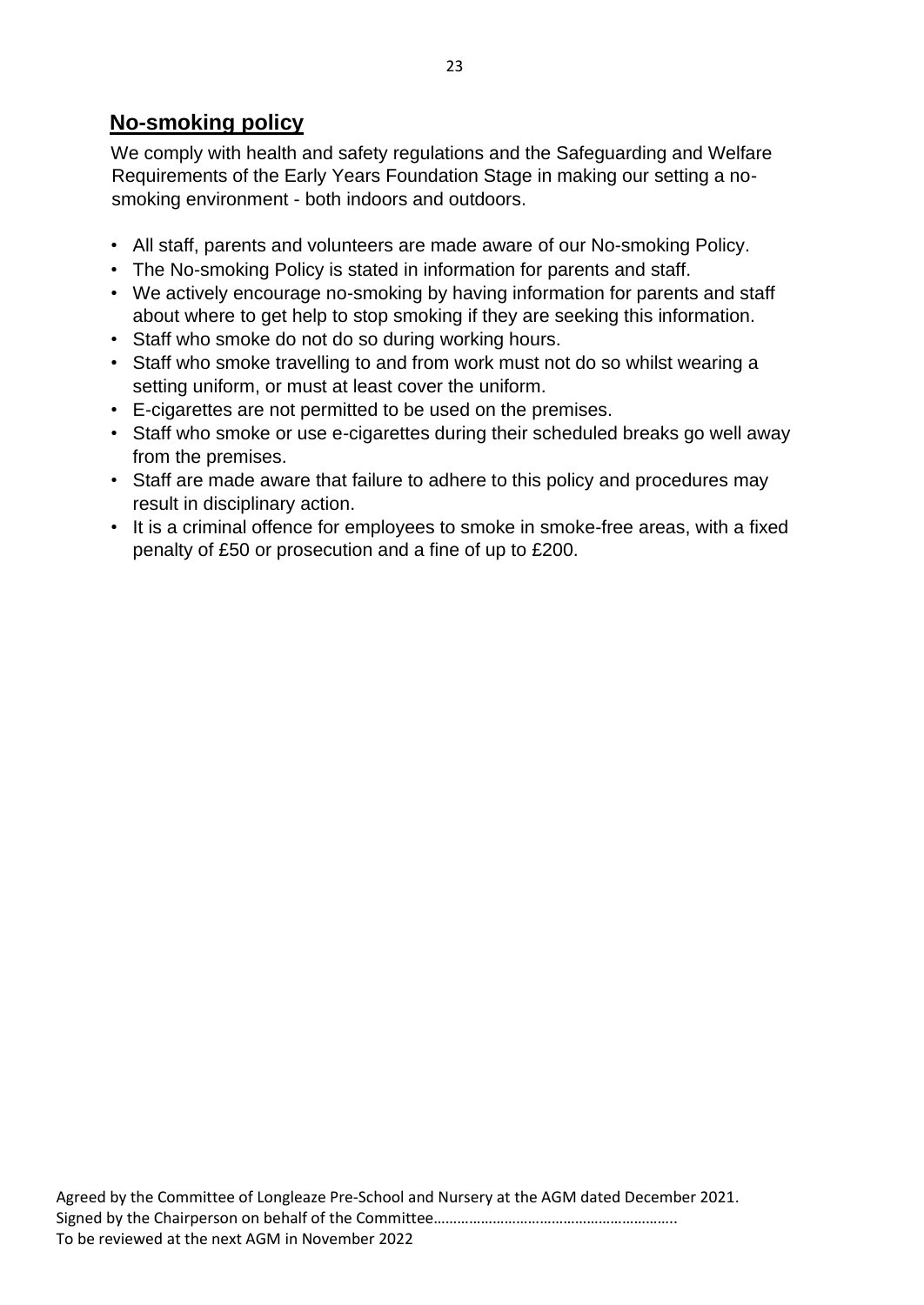# **Supervision of children on outings and visits policy**

Children benefit from being taken outside of the premises on visits or trips to local parks, or other suitable venues, for activities which enhance their learning experiences. We ensure that there are procedures to keep children safe on outings; all staff and volunteers are aware of and follow the procedures as laid out below.

- All off site activity has a clearly identified educational purpose with specific learning and development outcomes.
- There is a designated lead for each excursion who is clear about their responsibility as designated lead.
- We ask parents to sign a general consent on registration for their children to be taken out on local short outings as a part of the daily activities of the setting. This general consent details the venues used for daily activities.
- We assess the risks for each local venue used for daily activities, which is reviewed regularly.
- We always ask parents to sign specific consent forms before major outings; and the risks are assessed before the outing takes place.
- Our manager and all staff taking part in the outing sign off every risk assessment.
- Children with allergies or other specific needs have a separate risk assessment completed i.e. child with allergies visiting a supermarket.
- An excursion will not go ahead if concerns are raised about its viability at any point.
- Any written outing risk assessments are made available for parents to see.
- Our adult to child ratio is high, normally one adult to two children, depending on their age, sensibility and the type of venue, as well as how it is to be reached.
- A minimum of two staff accompany children on outings. Unless the whole setting is on an outing, a minimum of two staff also remain behind with the rest of the children.
- Named children are assigned to individual staff member to ensure that each child is well supervised, that no child goes astray and that there is no unauthorised access to children.
- Staff frequently count their designated children and ensure hands are held when on the street and crossing the road.
- Parents who accompany us on outings are responsible for their own child only. Where parents have undergone vetting with us as volunteers, they may be included in the adults to child ratio and have children allocated to them.
- Outings are recorded in an outings record book kept in the setting, stating:
	- $\circ$  The date and time of the outing.
	- o The venue and mode of transport used.
	- o The names of the staff members assigned to each of the children
	- $\circ$  The time of return.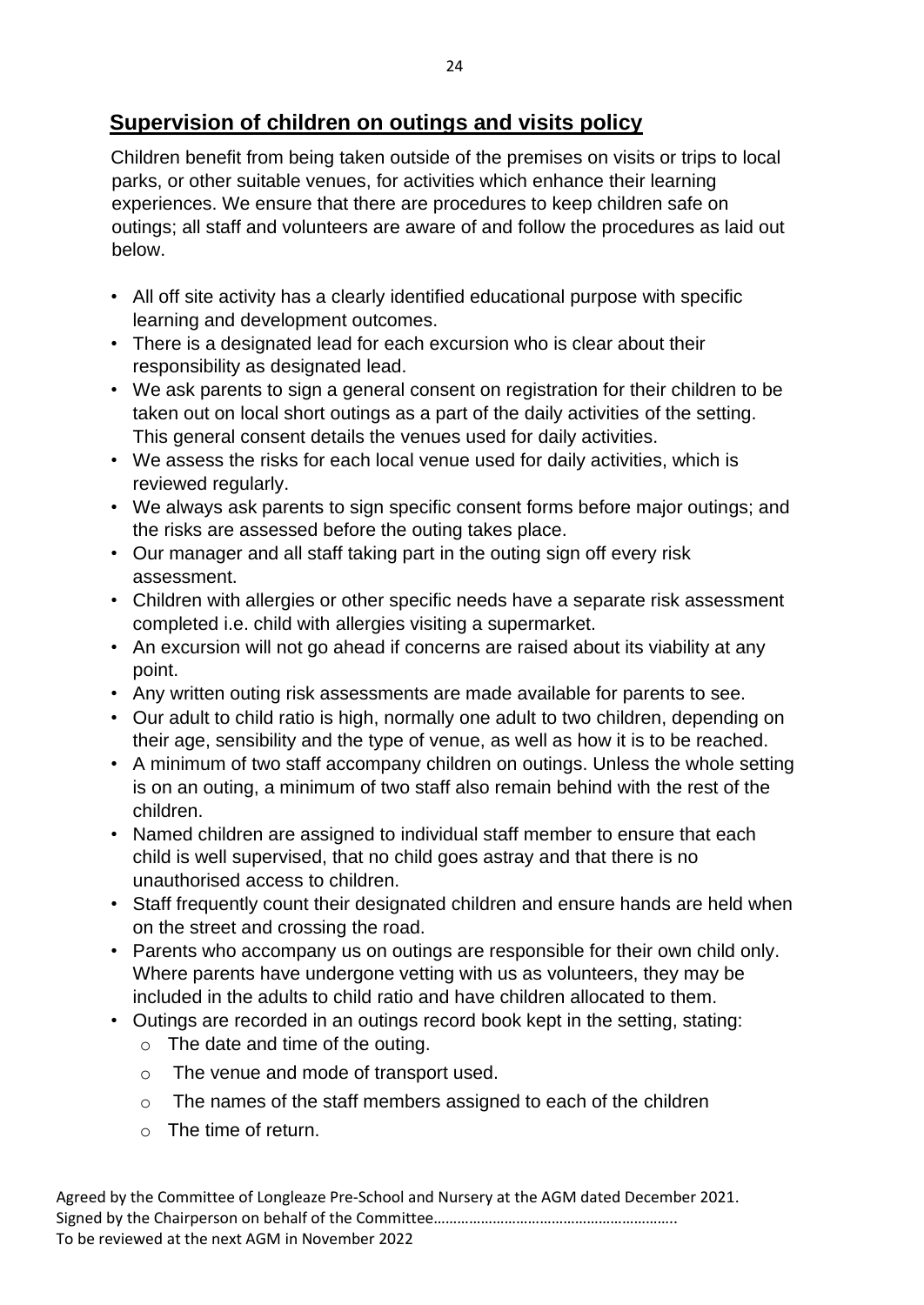- We take a mobile phone on outings, as well as supplies of tissues, wipes, spare clothing and nappies, medicines required for individual children, a mini first aid kit, snacks and water. The amount of equipment will vary and be consistent with the venue and the number of children, as well as how long they will be out for. We apply sun cream to children as needed and ensure they are dressed appropriately for the type of outing and weather conditions.
- We take a list of children with us with contact numbers of parents/carers, as well as an accident book and a copy of our Missing Child Policy.
- We provide children with badges or 'high viz' vests to wear that contain the name and setting telephone number – but not the name of the child.
- Records are kept of the vehicles used to transport children, with named drivers and appropriate insurance cover.
- We ensure that seat belts are worn whilst travelling in vehicles and that booster seats and child safety seats are used as appropriate to the age of the child.
- As a precaution, we ensure that children do not eat when travelling in vehicles.
	- We ensure that contracted drivers are from reputable companies, do not have unsupervised access to the children and are not included in the ratios.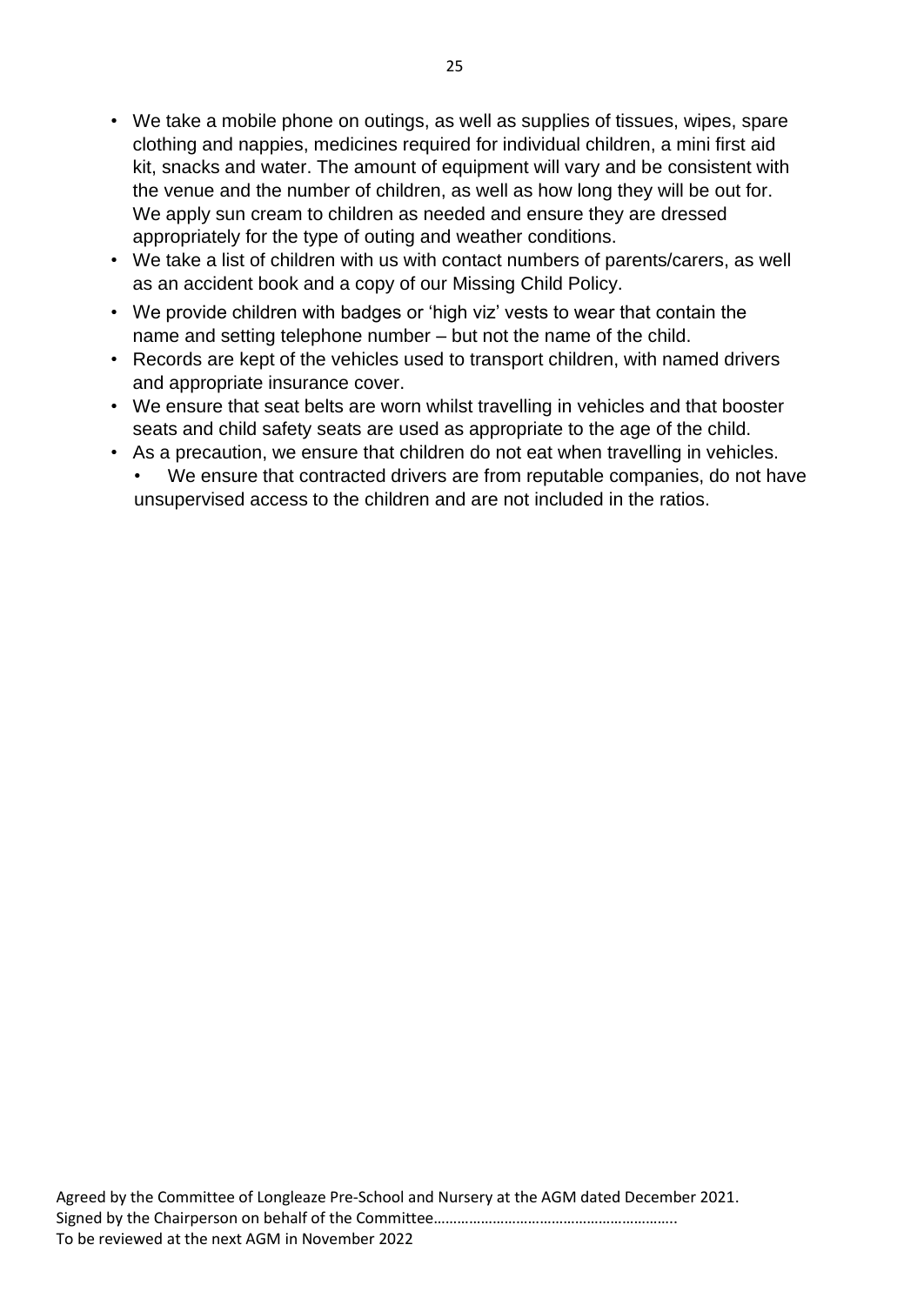# **Recording and reporting of accidents and incidents**

We follow the guidelines of the Reporting of Injuries, Diseases and Dangerous Occurrences Regulations (RIDDOR) for the reporting of accidents and incidents. Child protection matters or behavioural incidents between children are not regarded as incidents and there are separate procedures for this.

## **Our accident book:**

- is kept in a safe and secure place;
- is accessible to our staff and volunteers, who all know how to complete it; and
- is reviewed at least half termly to identify any potential or actual hazards.

## **Reporting accidents and incidents**

- Ofsted is notified as soon as possible, but at least within 14 days, of any instances which involve:  $\circ$  food poisoning affecting two or more children looked after on our premises
	- o a serious accident or injury to, or serious illness of, a child in our care and the action we take in response
	- $\circ$  the death of a child in our care
- Local child protection agencies are informed of any serious accident or injury to a child, or the death of any child, while in our care and we act on any advice given by those agencies.
- Any food poisoning affecting two or more children or adults on our premises is reported to the local Environmental Health Department.
- We meet our legal requirements in respect of the safety of our employees and the public by complying with RIDDOR. We report to the Health and Safety Executive (HSE):

o Any work-related accident leading to an injury to a member of the public (child or adult), for which they are taken directly to hospital for treatment.

o Any work-related accident leading to a specified injury to one of our employees. Specified injuries include injuries such as fractured bones, the loss of consciousness due to a head injury, serious burns or amputations.

o Any work-related accident leading to an injury to one of our employees which results in them being unable to work for seven consecutive days. All work-

related injuries that lead to one of our employees being incapacitated for three or more days are recorded in our accident book.

o When one of our employees suffers from a reportable occupational disease or illness as specified by the HSE.

- o Any death, of a child or adult, that occurs in connection with a work-related accident.
- o Any dangerous occurrences. This may be an event that causes injury or fatalities or an event that does not cause an accident, but could have done; such as a gas leak.
- Information for reporting incidents to the Health and Safety Executive is provided in the Preschool Learning Alliance's Accident Record publication. Any dangerous occurrence is recorded in our incident book (see below).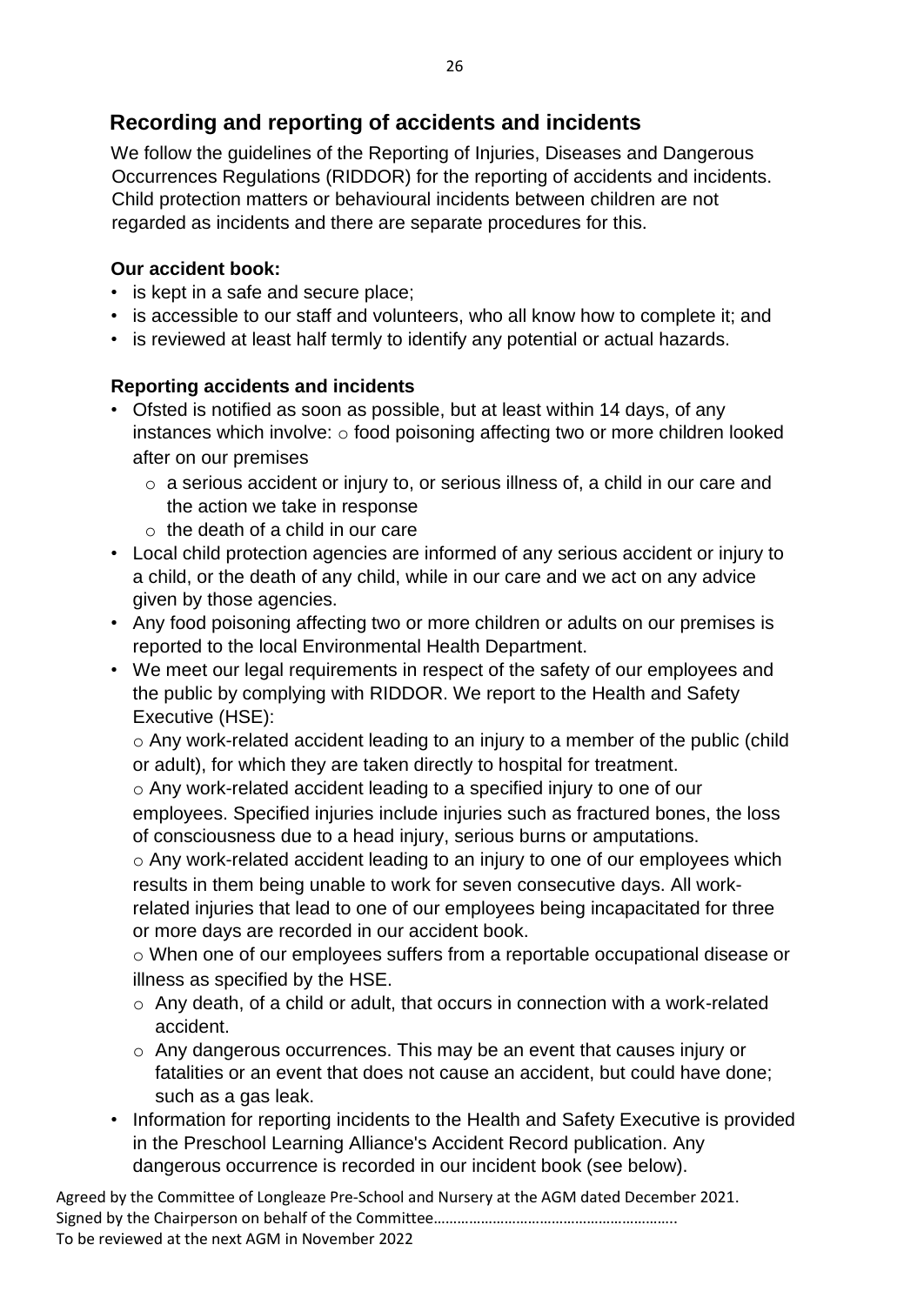#### **Incident book**

- We have ready access to telephone numbers for emergency services, including the local police. We have contact numbers for the gas and electricity emergency services, and a carpenter and plumber.
- We ensure that our staff and volunteers carry out all health and safety procedures to minimise risk and that they know what to do in an emergency.
- On discovery of an incident, we report it to the appropriate emergency services – fire, police, ambulance – if those services are needed.
- If an incident occurs before any children arrive, our manager risk assess[es] this situation and decide[s] if the premises are safe to receive children. Our manager may decide to offer a limited service or to close the setting.
- Where an incident occurs whilst the children are in our care and it is necessary to evacuate the premises/area, we follow the procedures in our Fire Safety and Emergency Evacuation Policy or, when on an outing, the procedures identified in the risk assessment for the outing.
- If a crime may have been committed, we ask all adults witness to the incident make a witness statement including the date and time of the incident, what they saw or heard, what they did about it and their full name and signature.
- We keep an incident book for recording major incidents, including some of those that that are reportable to the Health and Safety Executive as above.
- These incidents include:
	- $\circ$  a break in, burglary, or theft of personal or our setting's property  $\circ$  an intruder gaining unauthorised access to our premises
	- o a fire, flood, gas leak or electrical failure
	- o an attack on an adult or child on our premises or nearby
	- o any racist incident involving families or our staff on the setting's premises
	- o a notifiable disease or illness, or an outbreak of food poisoning affecting two or more children looked after on our premises
	- $\circ$  the death of a child or adult  $\circ$  a terrorist attack, or threat of one
- In the incident book we record the date and time of the incident, nature of the event, who was affected, what was done about it or if it was reported to the police, and if so a crime number. Any follow up, or insurance claim made, is also recorded.
- In the event of a terrorist attack, we follow the advice of the emergency services with regard to evacuation, medical aid and contacting children's families. Our standard Fire Safety and Emergency Evacuation Policy will be followed and our staff will take charge of their key children. The incident is recorded when the threat is averted.
- In the unlikely event of a child dying on our premises, through cot death in the case of a baby for example, the emergency services are called and the advice of these services is followed.
- The incident book is not for recording issues of concern involving a child. This is recorded in the child's own file.

#### **Incident folder**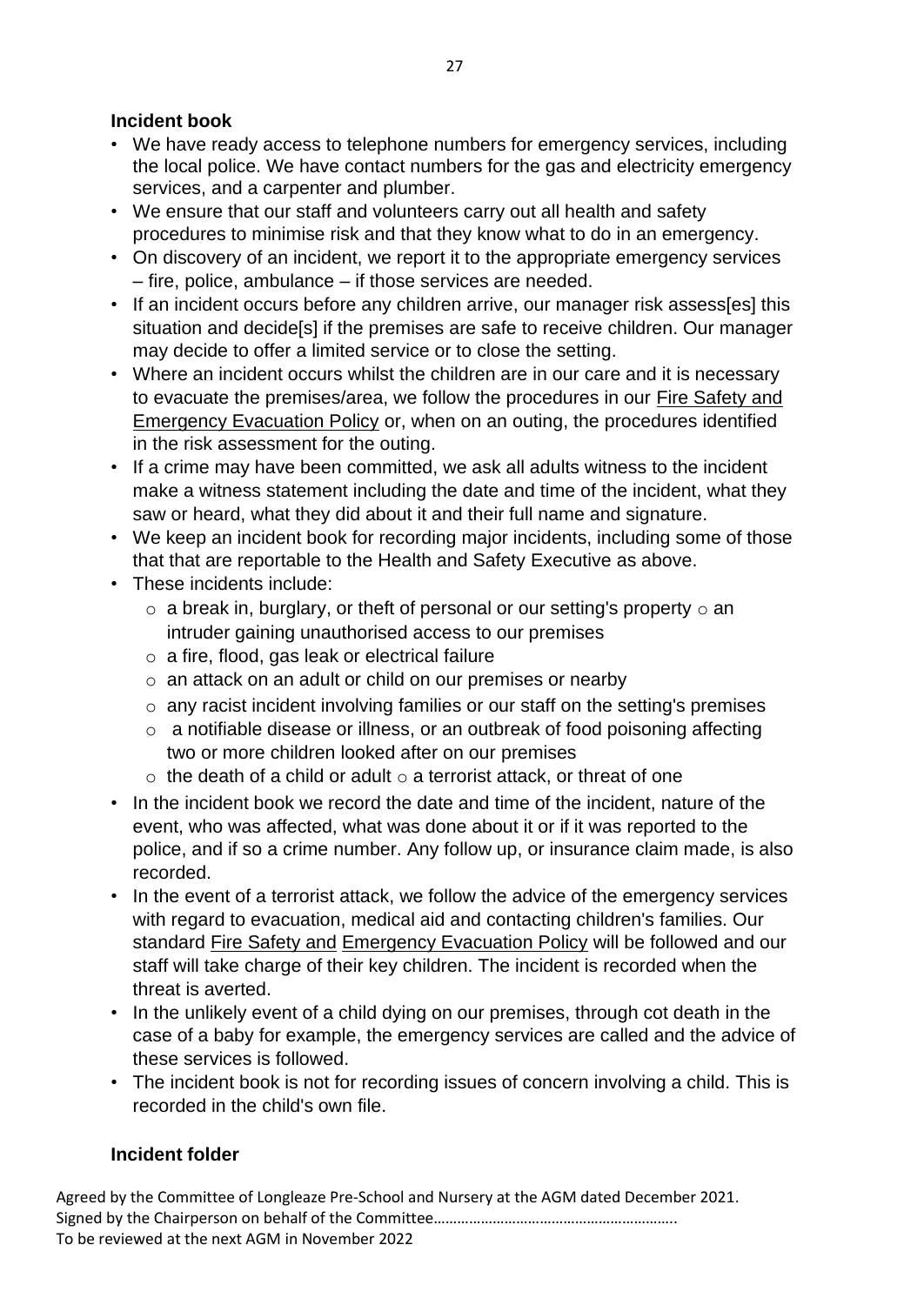We also have an incident folder that we use to record minor incidents that aren't suitable to record in either the accident book or the incident record. This could include things like a child trying to escape or biting.

# **Common Inspection Framework**

As required under the *Common Inspection Framework*, we maintain a summary record of all accidents, exclusions, children taken off roll, incidents of poor behaviour and discrimination, including racist incidents, and complaints and resolutions.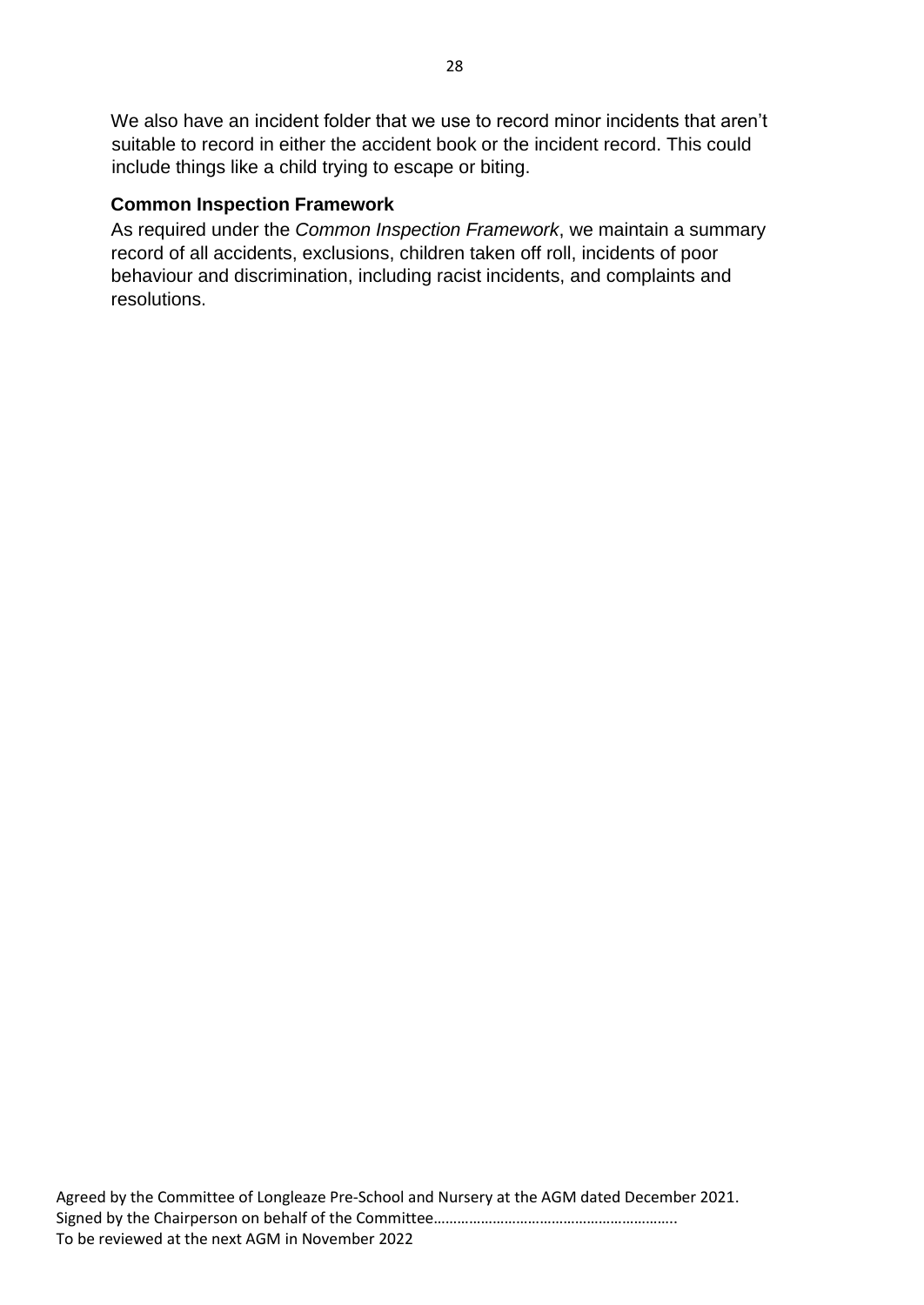# **Security and visitors policy**

It is our intention to provide a secure environment for all members of our Pre-School. In order to accomplish this we will:

- Restrict access to the Pre-School grounds. Parents are requested to avoid walking through Longleaze Primary School grounds between 9am and 3pm. Staff members of the Pre-School will open the Pre-School Gate and Nursery Gate in time for the start of a session and will ensure that it is locked once children have arrived. The gate will always be locked if children are using the outdoor play areas.
- If a visitor arrives at a time when the gate is locked they may contact the Pre-School for access on 01793 848978, or failing that, to report to the office at Longleaze Primary School to ensure that the school's security is not jeopardised.

Visitors to the setting include:

**Parents** Children Local Authority employees Early Years Advisory Team Multi-Agency Professionals **Contractors** Delivery people Committee members

# **In all instances**

- If the visitor is not known, ID will be requested and verified.
- Visitors will be asked to sign in and sign out using the visitors' book in each building. (Only one visitor book needs to be signed) Visitors will be informed what to do in the event of a fire and the visitor book will be taken out of the building during a fire/ fire drill
- If the visitor is expected to work with children, their Safe Guarding Children checks, CRB, DBS, qualifications etc, will be verified.

# **Non-regular visitors**

- When possible visitors are encouraged to make an appointment in advance so that they are expected.
- If no appointment has been made and the visitor is not expected, a telephone call will be made to the company / main contractor to verify the visit.
- If it is not possible to verify the visit a member of staff will remain with the visitor at all times while they carry out their work / during the purpose of their visit.
- If they are moving between buildings they will be accompanied by a member of staff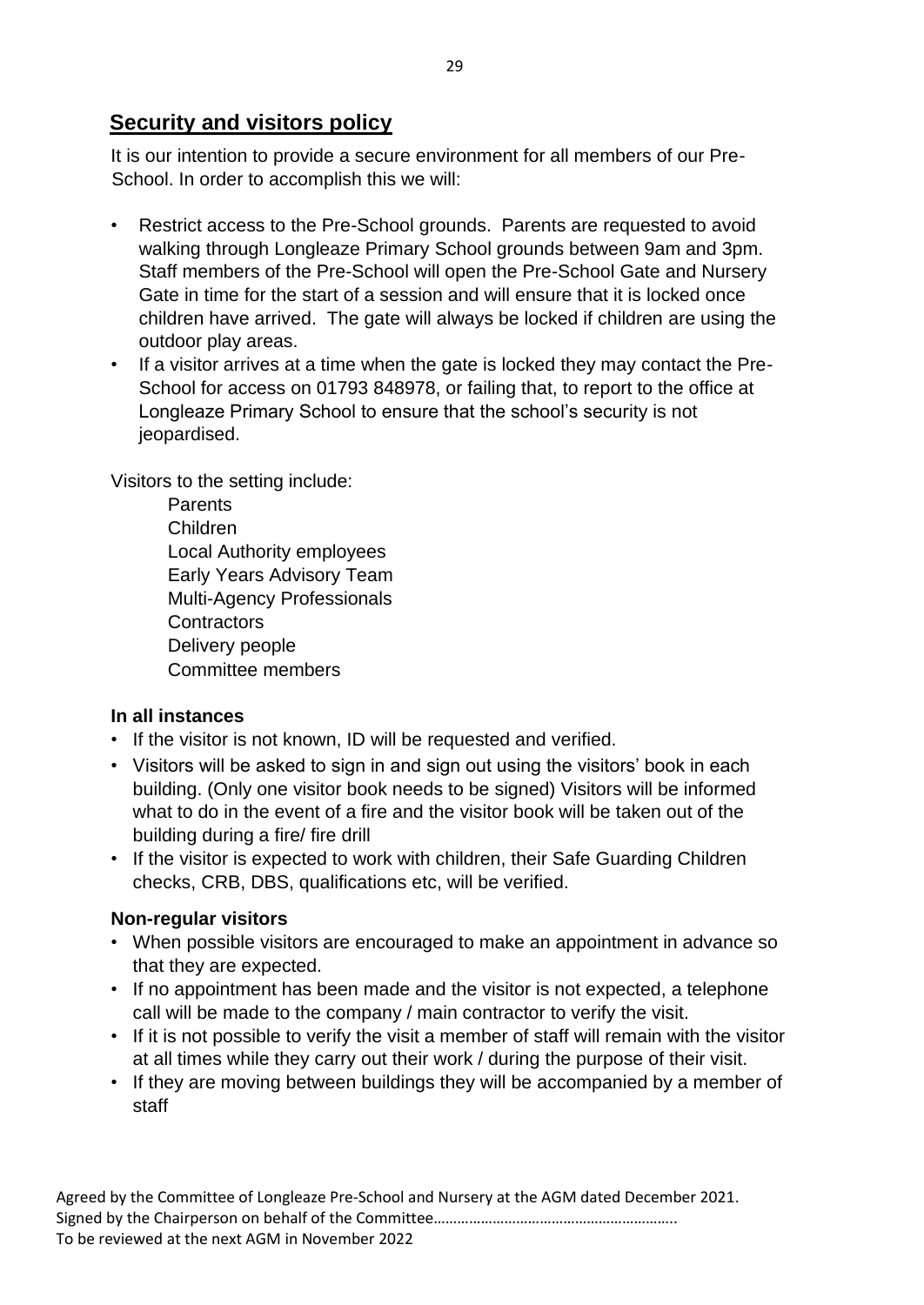#### **Regular visitors**

- Will be expected to complete full Safeguarding Children Checks or a Risk assessment will be completed.
- Volunteers and students will have our safeguarding policy explained to them and they will be expected to agree with our policies and procedures. Anyone who works with children during a visit will also be given a copy of the Student/visitor or Parent/helper booklet and asked to sign to confirm their understanding of, and agreement with our policies and procedures.

#### **Delivery People**

- People who make deliveries would not normally be on the premises long enough to sign in and out.
- Will be met at the appropriate access point by a member of staff who will take delivery.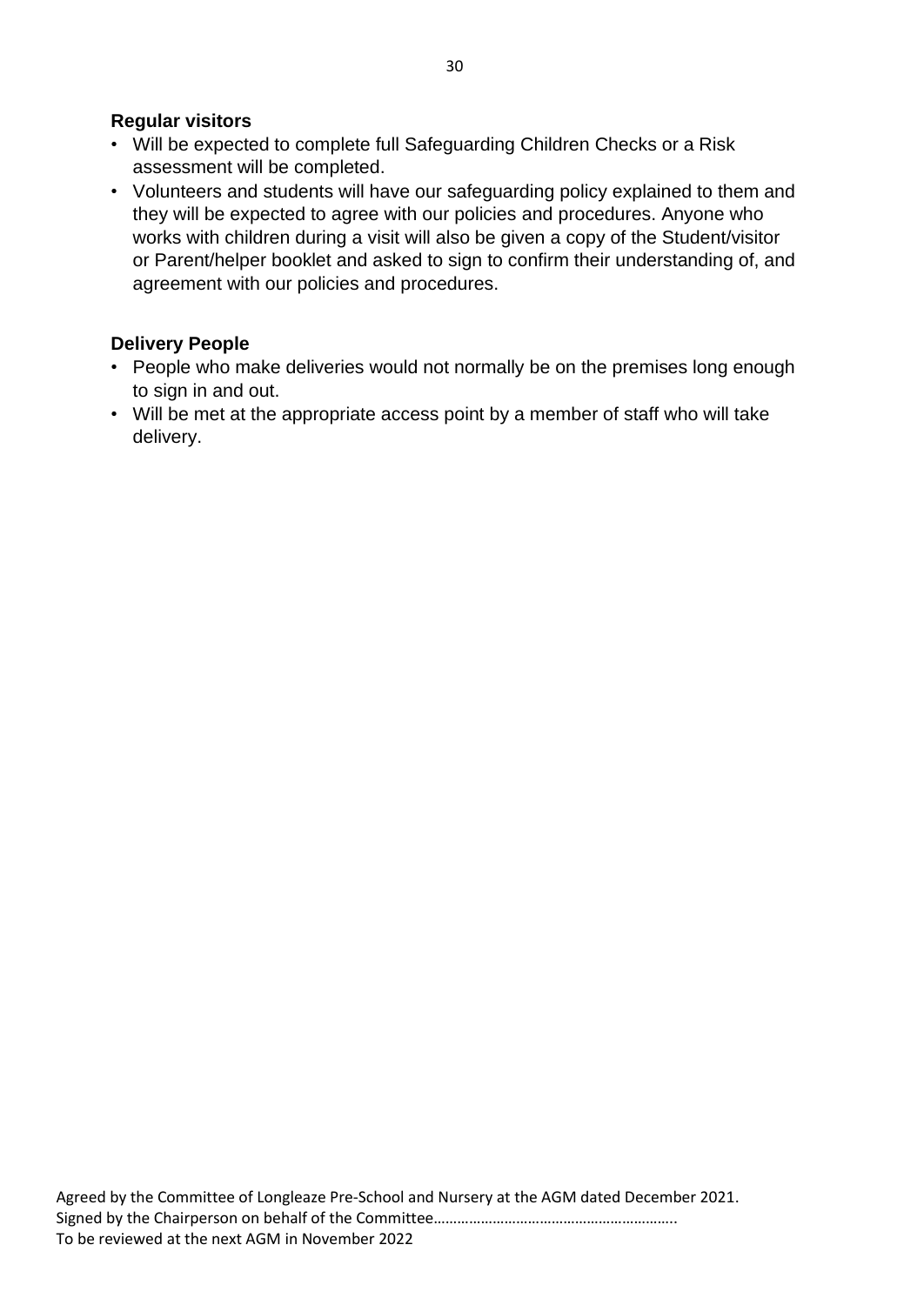# **Staff personal safety including home visits policy**

This setting believes that the health and safety of all staff is of paramount importance and that all staff have the right to work in a safe environment. We support safe working both on and off the premises, acknowledging the needs and diversity of children and their family.

## **General**

- All staff in the building early in the morning, or late in the evening, ensure doors and windows are locked.
- Where possible, at least the first two members of staff to arrive in the building arrive together, and the last two members of staff in the building leave together.
- Visitors are generally only allowed access with prior appointments and only admitted once their identity has been verified.
- Minimal petty cash is kept on the premises.
- When taking cash to the bank, members of staff are aware of personal safety. Managers carry out a risk assessment and develop an agreed procedure appropriate to the setting, staff and location.
- Members of staff make a note in the diary of meetings they are attending, who they are meeting and when they are expected back.
- Managers have good liaison with local police and ask for advice on safe practice where there are issues or concerns.

# **Home visits**

- $\Box$  Where staff members conduct home visits, this is done at the manager's discretion and the following health and safety considerations apply:
- Prior to a home visit the key person and manager undertake a risk assessment that is specific to the visit being undertaken.
- Members of staff normally do home visits in pairs usually the manager/deputy manager with the key person.
- Each home visit is recorded in the diary with the name and address of the family being visited, prior to the visit taking place.
- Staff, alert an agreed contact person in the setting when they are leaving to do the home visit and advise on their expected time of return.
- If there is any reason for staff to feel concerned about entering premises, they do not do so, for example, if a parent appears drunk.
- Members of staff carry a mobile phone when going out on a home visit.
- If staff do not return from the home visit at the designated time, the contact person attempts to phone them and continues to do so until they make contact.
- If no contact is made after a reasonable amount of time has passed, the contact person rings the police.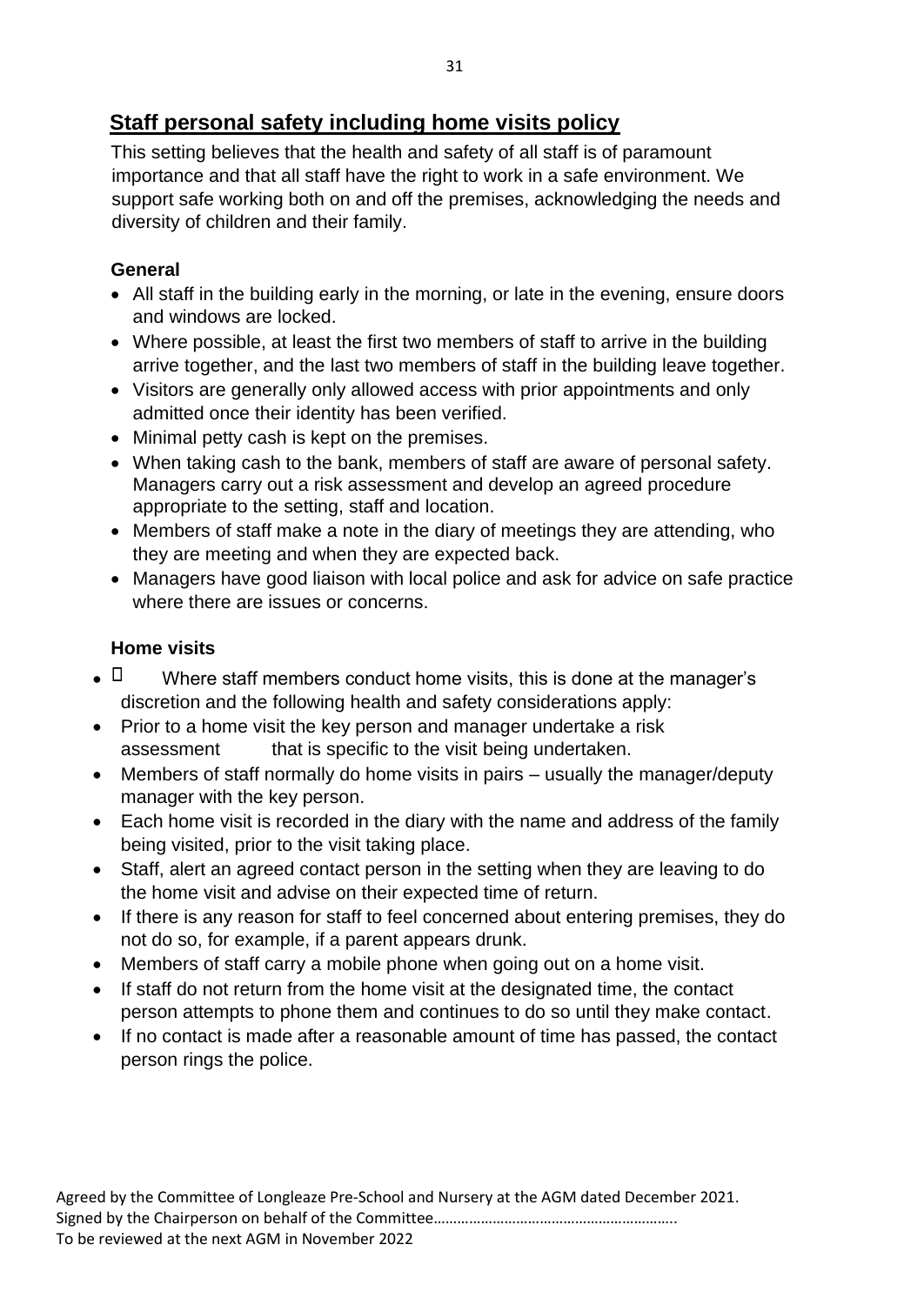### **Dealing with agitated parents in the setting**

- If a parent appears to be angry, mentally agitated or possibly hostile, two members of staff will lead the parent away from the children to a less open area, but will not shut the door behind them.
- If the person is standing, staff will remain standing.
- Members of staff will try to empathise and ensure that the language they use can be easily understood.
- Staff will speak in low, even tones, below the voice level of the parent.
- Members of staff will make it clear that they want to listen and seek solutions.
- If the person makes threats and continues to be angry, members of staff make it clear that they will be unable to discuss the issue until the person stops shouting or being abusive, while avoiding potentially inflammatory expressions such as 'calm down' or 'be reasonable'.
- If threats or abuse continues, members of staff will explain that the police will be called and emphasise the inappropriateness of such behaviour in front of children.
- After the event, details are recorded in the child's personal file together with any decisions made with the parents to rectify the situation and any correspondence regarding the incident.